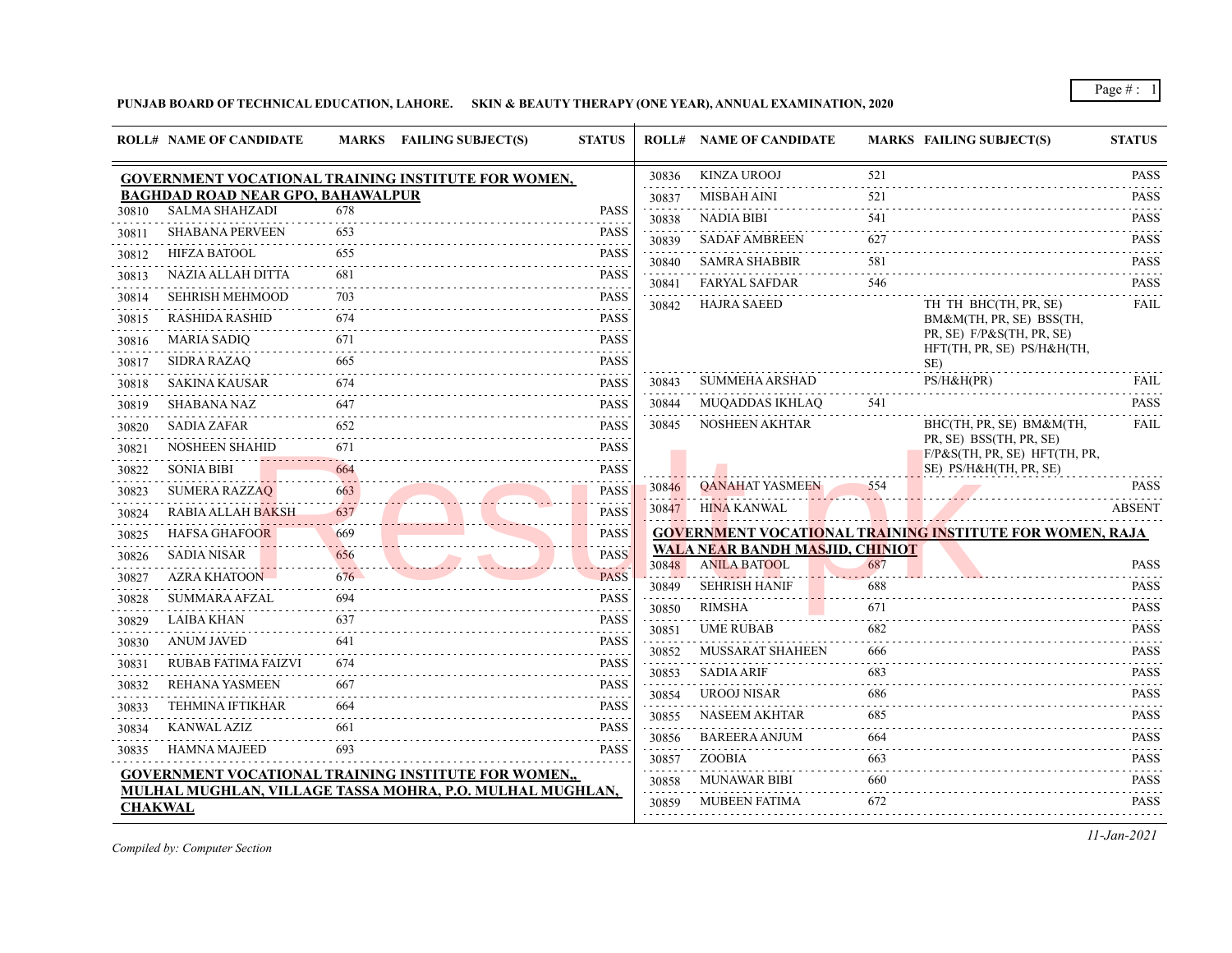**PUNJAB BOARD OF TECHNICAL EDUCATION, LAHORE. SKIN & BEAUTY THERAPY (ONE YEAR), ANNUAL EXAMINATION, 2020**

|       | <b>ROLL# NAME OF CANDIDATE</b>                |     | MARKS FAILING SUBJECT(S)                                           | <b>STATUS</b>        |                               | <b>ROLL# NAME OF CANDIDATE</b>                   |     | <b>MARKS FAILING SUBJECT(S)</b>                     | <b>STATUS</b>                                                                                                                                                                               |
|-------|-----------------------------------------------|-----|--------------------------------------------------------------------|----------------------|-------------------------------|--------------------------------------------------|-----|-----------------------------------------------------|---------------------------------------------------------------------------------------------------------------------------------------------------------------------------------------------|
| 30860 | <b>KINZA AFZAL</b>                            | 672 |                                                                    | <b>PASS</b>          | 30886                         | <b>ARFA NAEEM</b>                                | 558 |                                                     | <b>PASS</b>                                                                                                                                                                                 |
| 30861 | <b>REHANA KOUSAR</b>                          | 665 |                                                                    | <b>PASS</b>          | 30887                         | <b>SHUMAILA SHABEER</b>                          | 577 |                                                     | <b>PASS</b>                                                                                                                                                                                 |
| 30862 | <b>MARIA YOUSUF</b>                           | 683 |                                                                    | <b>PASS</b>          | 30888                         | <b>ASIA BIBI</b>                                 | 608 |                                                     | <b>PASS</b>                                                                                                                                                                                 |
| 30863 | <b>MUOADAS</b>                                | 664 |                                                                    | <b>PASS</b>          | 30889                         | ZUNAIRA FAROOQ                                   | 578 |                                                     | $-2 - 2 - 2 - 2$<br><b>PASS</b>                                                                                                                                                             |
| 30864 | <b>REHANA BIBI</b>                            | 678 |                                                                    | 22222<br><b>PASS</b> | 30890                         | <b>MARYAM FATIMA</b>                             | 609 |                                                     | $\mathcal{L}^{\mathcal{A}}\left( \mathcal{L}^{\mathcal{A}}\left( \mathcal{L}^{\mathcal{A}}\right) \right) =\mathcal{L}^{\mathcal{A}}\left( \mathcal{L}^{\mathcal{A}}\right)$<br><b>PASS</b> |
| 30865 | <b>SANA AROOJ</b>                             | 672 |                                                                    | <b>PASS</b>          | 30891                         | <b>REHANA FIAZ</b>                               | 619 |                                                     | <b>PASS</b>                                                                                                                                                                                 |
| 30866 | <b>NAJMA HANIF</b>                            | 679 |                                                                    | <b>PASS</b>          | 30892                         | <b>HUMA ASLAM</b>                                | 608 |                                                     | <b>PASS</b>                                                                                                                                                                                 |
| 30867 | <b>TASLEEM FATIMA</b>                         | 685 |                                                                    | <b>PASS</b>          | $-2 - 2 - 2 - 2 - 2$<br>30893 | <b>SADIA NAZ</b>                                 | 611 |                                                     | .<br><b>PASS</b><br>.                                                                                                                                                                       |
|       |                                               |     | <b>FASHION INSTITUTE OF TECHNOLOGY, 15/G ROAD, NEAR DR. ASHRAF</b> |                      | 30894                         | <b>HINA SAEED</b>                                | 613 |                                                     | <b>PASS</b>                                                                                                                                                                                 |
|       | EYE HOSPITAL, GULSHAN IQBAL COLONY, CHISHTIAN |     |                                                                    |                      | 30895                         | <b>KESHWER NAZ</b>                               | 612 |                                                     | <b>PASS</b>                                                                                                                                                                                 |
| 30868 | <b>SHAZIA YAMIN</b>                           | 569 |                                                                    | <b>PASS</b>          | 30896                         | <b>NOREEN KANWAL</b>                             | 608 |                                                     | <b>PASS</b>                                                                                                                                                                                 |
| 30869 | <b>BUSHRA YAMIN</b>                           | 567 |                                                                    | <b>PASS</b>          | 30897                         | <b>RABIA AZIZ</b>                                | 593 |                                                     | .<br><b>PASS</b>                                                                                                                                                                            |
| 30870 | <b>KAINAT</b>                                 | 596 |                                                                    | <b>PASS</b>          | 30898                         | <b>FOZIA RAMZAN</b>                              | 587 |                                                     | <b>PASS</b>                                                                                                                                                                                 |
| 30871 | <b>RASHIDA IDREES</b>                         | 633 |                                                                    | <b>PASS</b>          | 30899                         | <b>FAKHRA RASHEED</b>                            | 575 |                                                     | <b>PASS</b>                                                                                                                                                                                 |
| 30872 | HUMERA SHAKOOR                                | 623 |                                                                    | <b>PASS</b>          |                               |                                                  |     | GOVERNMENT VOCATIONAL TRAINING INSTITUTE FOR WOMEN, |                                                                                                                                                                                             |
| 30873 | <b>WARDA ASIF</b>                             | 664 |                                                                    | <b>PASS</b>          |                               | <b>STREET NO. 2, BIG CIVIL LINES, GUJRANWALA</b> |     |                                                     |                                                                                                                                                                                             |
| 30874 | <b>FARYAL SHOKAT</b>                          | 661 |                                                                    | <b>PASS</b>          | 30900                         | <b>MAHAM</b>                                     | 572 |                                                     | <b>PASS</b>                                                                                                                                                                                 |
| 30875 | <b>MARYAM ASIF</b>                            | 675 |                                                                    | <b>PASS</b>          | 30901                         | <b>MARIAM NOOR</b>                               |     | TH TH BHC(TH) BM&M(TH)                              | <b>FAIL</b>                                                                                                                                                                                 |
| 30876 | <b>SADIA IOBAL</b>                            | 624 |                                                                    | <b>PASS</b>          |                               |                                                  |     | BSS(TH) F/P&S(TH) HFT(TH)<br>PS/H&H(TH)             |                                                                                                                                                                                             |
|       |                                               |     | <b>GOVERNMENT VOCATIONAL TRAINING INSTITUTE FOR WOMEN,</b>         |                      | 30902                         | <b>ALISHA IDREES</b>                             | 645 |                                                     | <b>PASS</b>                                                                                                                                                                                 |
| 30877 | AREEOA-TUL-JANNAT                             | 592 | BLOCK NO. 9 NEAR D.H.O HOSPITAL RAILWAY ROAD, DERA GHAZI KHAN      | <b>PASS</b>          | 30903                         | HUMAIRA SADIA                                    | 569 |                                                     | <b>PASS</b><br>.                                                                                                                                                                            |
|       | ROMAN UL JANNAT                               | 588 |                                                                    | <b>PASS</b>          | 30904                         | <b>FAIQA SALEEM</b>                              | 608 |                                                     | <b>PASS</b>                                                                                                                                                                                 |
| 30878 | <b>RUBINA BANO</b>                            | 557 |                                                                    | <b>PASS</b>          | 30905                         | NAZIA GULL                                       | 547 |                                                     | .<br><b>PASS</b>                                                                                                                                                                            |
| 30879 | <b>NAUSHEEN</b>                               | 594 |                                                                    |                      | 30906                         | <b>AMREENA BIBI</b>                              | 553 |                                                     | <b>PASS</b>                                                                                                                                                                                 |
| 30880 |                                               |     |                                                                    | <b>PASS</b>          | 30907                         | ANAM                                             | 531 |                                                     | <b>PASS</b>                                                                                                                                                                                 |
| 30881 | <b>FAREEHA NAZ</b>                            | 578 |                                                                    | <b>PASS</b>          | 30908                         | <b>SANA SHABIR</b>                               | 547 |                                                     | <b>PASS</b>                                                                                                                                                                                 |
| 30882 | SAYEDAH BAKHTAWAR<br><b>GHARSHEEN</b>         | 565 |                                                                    | <b>PASS</b>          | 30909                         | <b>AMNA JAMEEL</b>                               | 538 |                                                     | <b>PASS</b>                                                                                                                                                                                 |
| 30883 | <b>IRAM AZIZ</b>                              | 595 |                                                                    | <b>PASS</b><br>.     | 30910                         | <b>SUGHRA SHAFIQ</b>                             | 521 |                                                     | .<br><b>PASS</b>                                                                                                                                                                            |
| 30884 | <b>AFSHEEN BANO</b>                           | 572 |                                                                    | <b>PASS</b>          | 30911                         | ZAHIDA ASMAT                                     | 527 |                                                     | <b>PASS</b>                                                                                                                                                                                 |
| 30885 | <b>ALISHA NOOR</b>                            |     |                                                                    | <b>FULL FAIL</b>     | 30912                         | <b>NAILA AMEEN</b>                               | 518 |                                                     | <b>PASS</b>                                                                                                                                                                                 |
|       |                                               |     |                                                                    |                      |                               |                                                  |     |                                                     |                                                                                                                                                                                             |

*Compiled by: Computer Section*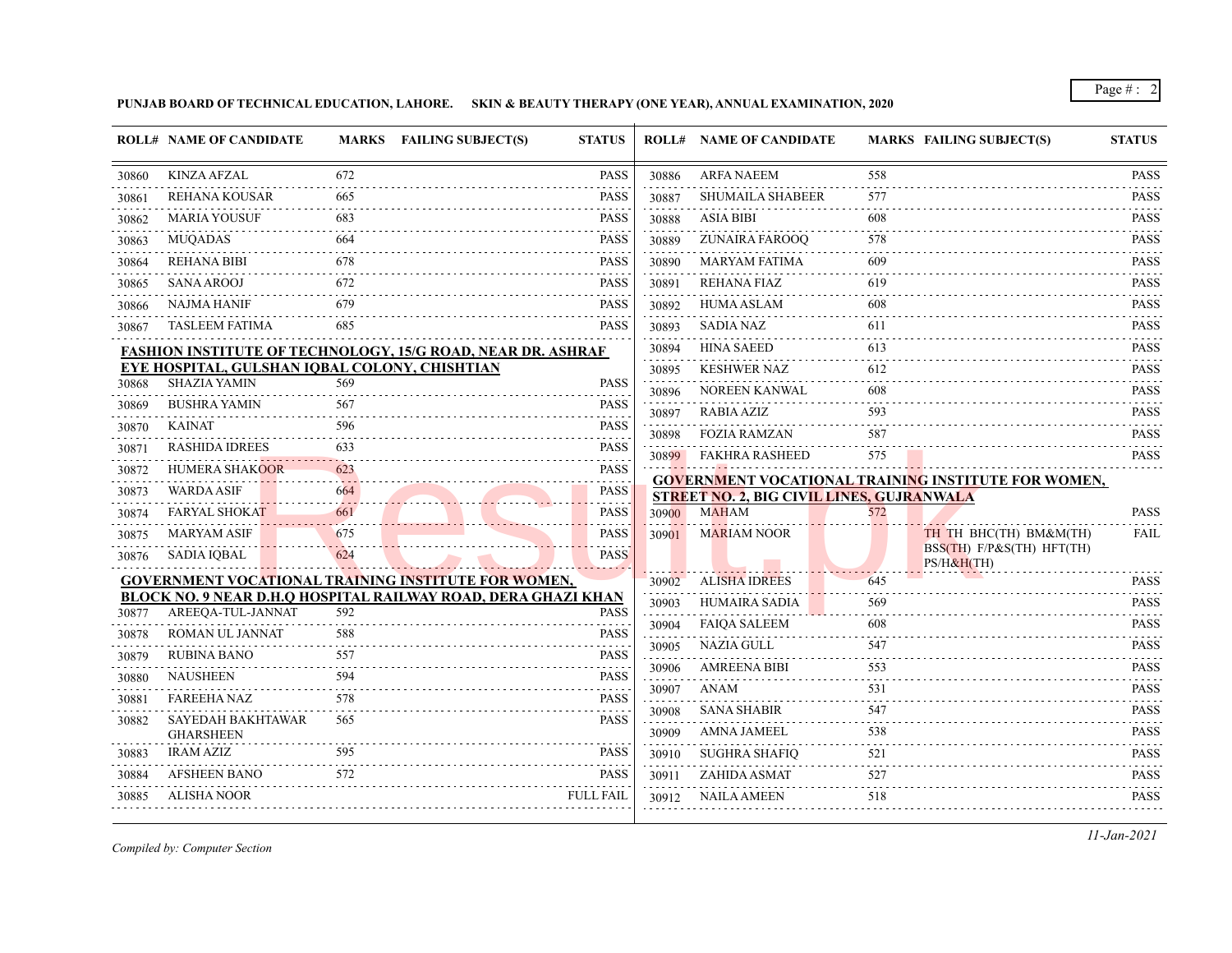**PUNJAB BOARD OF TECHNICAL EDUCATION, LAHORE. SKIN & BEAUTY THERAPY (ONE YEAR), ANNUAL EXAMINATION, 2020**

|       | <b>ROLL# NAME OF CANDIDATE</b> |          | MARKS FAILING SUBJECT(S)                            | <b>STATUS</b>                                                                                                                                       |            | <b>ROLL# NAME OF CANDIDATE</b>            |                                    | <b>MARKS FAILING SUBJECT(S)</b>                              | <b>STATUS</b>                                                                                                                            |
|-------|--------------------------------|----------|-----------------------------------------------------|-----------------------------------------------------------------------------------------------------------------------------------------------------|------------|-------------------------------------------|------------------------------------|--------------------------------------------------------------|------------------------------------------------------------------------------------------------------------------------------------------|
| 30913 | <b>SHABANA ARIF</b>            | 504      |                                                     | <b>PASS</b>                                                                                                                                         | 30939      | <b>AQSA ARSHAD</b>                        | 612                                |                                                              | <b>PASS</b><br>.                                                                                                                         |
| 30914 | <b>AYESHA</b>                  | 479      |                                                     | <b>PASS</b>                                                                                                                                         | 30940      | <b>SAHAR SHAHZADI</b>                     | 663                                |                                                              | <b>PASS</b>                                                                                                                              |
| 30915 | <b>SHABE NOOR BILAL</b>        | 490      |                                                     | <b>PASS</b>                                                                                                                                         | 30941      | <b>SABA JAVED</b>                         | 668                                |                                                              | <b>PASS</b>                                                                                                                              |
| 30916 | <b>MADIHA MEHBOOB</b>          | 494      |                                                     | <b>PASS</b><br>.                                                                                                                                    | 30942      | <b>KIRAN SHAHZADI</b>                     | 597                                |                                                              | <b>PASS</b><br>.                                                                                                                         |
| 30917 | <b>SEHRISH ARSHAD</b>          | 517      |                                                     | <b>PASS</b>                                                                                                                                         | 30943      | <b>NOREEN</b>                             | 668                                |                                                              | <b>PASS</b>                                                                                                                              |
| 30918 | ANAM SHAHZADI                  | 513      |                                                     | <b>PASS</b>                                                                                                                                         | 30944      | YASRA                                     | 637                                |                                                              | <b>PASS</b><br><u>.</u>                                                                                                                  |
| 30919 | <b>SADAF</b>                   | 594      |                                                     | <b>PASS</b>                                                                                                                                         | 30945      | AMINA NASEEM                              | 603                                |                                                              | <b>PASS</b>                                                                                                                              |
| 30920 | <b>SAIRA</b>                   | 521      |                                                     | <b>PASS</b>                                                                                                                                         |            |                                           |                                    | <b>GOVT. COLLEGE OF TECHNOLOGY FOR WOMEN,, SHAH JAHANGIR</b> |                                                                                                                                          |
| 30921 | <b>MUNAZZA</b>                 | 498      |                                                     | <b>PASS</b>                                                                                                                                         |            | ROAD, NEAR POLICE STATION SADDAR,, GUJRAT |                                    |                                                              |                                                                                                                                          |
| 30922 | <b>MARIA ASIF</b>              | 504      |                                                     | $\mathcal{L}^{\mathcal{A}}\left( \mathcal{A}^{\mathcal{A}}\right) =\mathcal{L}^{\mathcal{A}}\left( \mathcal{A}^{\mathcal{A}}\right)$<br><b>PASS</b> | 30946      | <b>NAYAB MARYAM</b>                       | 652                                |                                                              | <b>PASS</b>                                                                                                                              |
| 30923 | <b>SONIA LIAOAT</b>            | 514      |                                                     | <b>PASS</b>                                                                                                                                         | 30947      | <b>HAFIZA ROZEENA</b><br><b>SHAHZADI</b>  | 668                                |                                                              | <b>PASS</b>                                                                                                                              |
| 30924 | AOSA                           | 490      |                                                     | <b>PASS</b>                                                                                                                                         | 30948      | <b>SANIA MIRZA</b>                        | 645                                |                                                              | <b>PASS</b>                                                                                                                              |
| 30925 | <b>SHAHEENA YASMIN</b>         | 491      |                                                     | <b>PASS</b>                                                                                                                                         | 30949      | <b>UMM-E-HABIBA</b>                       | 633                                |                                                              | .<br><b>PASS</b>                                                                                                                         |
| 30926 | <b>NATASHA</b>                 |          | TH TH BHC(TH) BM&M(TH)                              | <b>FAIL</b>                                                                                                                                         | 30950      | <b>AYISHA AZAM</b>                        | 623                                |                                                              | .<br><b>PASS</b>                                                                                                                         |
|       |                                |          | BSS(TH) F/P&S(TH) HFT(TH)<br>PS/H&H(TH)             |                                                                                                                                                     | 30951      | <b>ZAINAB BIBI</b>                        | 617                                |                                                              | .<br><b>PASS</b>                                                                                                                         |
| 30927 | <b>AANSA</b>                   | 522      |                                                     | <b>PASS</b>                                                                                                                                         | 30952      | <b>SITTARA ADREES</b>                     | 621                                |                                                              | <b>PASS</b>                                                                                                                              |
| 30928 | <b>AQSA SHAHID</b>             | .<br>529 |                                                     | <b>PASS</b>                                                                                                                                         | 30953      | <b>MENAHIL AFZAAL</b>                     | .<br>626                           |                                                              | .<br><b>PASS</b>                                                                                                                         |
| 30929 | DARAKHASHAN SHEHZADI 495       |          |                                                     | <b>PASS</b>                                                                                                                                         | 30954      | <b>SOFIA GUL</b>                          | 645                                |                                                              | .<br><b>PASS</b>                                                                                                                         |
| 30930 | <b>MEHAK BATOOL</b>            | 593      | . . <i>.</i>                                        | <b>PASS</b>                                                                                                                                         | 30955      | <b>SIBAT NAZ</b>                          | 612                                |                                                              | .<br><b>PASS</b>                                                                                                                         |
| 30931 | <b>SONIA AZIZ</b>              | 522      |                                                     | <b>PASS</b>                                                                                                                                         | 30956      | <b>MAHNOOR</b>                            | 619                                |                                                              | .<br><b>PASS</b>                                                                                                                         |
| 30932 | <b>SAMREEN</b>                 | 512      |                                                     | <b>PASS</b>                                                                                                                                         | 30957      | NIMRA HAMAYUN ALVI                        | 675                                |                                                              | <b>PASS</b>                                                                                                                              |
| 31374 | KANWAL SHAHZADI                | 510      |                                                     | <b>PASS</b>                                                                                                                                         | 30958      | <b>FAIZA SHAHZADI</b>                     | 652                                |                                                              | <b>PASS</b>                                                                                                                              |
|       |                                |          | GOVERNMENT VOCATIONAL TRAINING INSTITUTE FOR WOMEN, |                                                                                                                                                     | 30959      | <b>AREEJ NAWAZ</b>                        | 603                                |                                                              | والمتعاملات<br><b>PASS</b>                                                                                                               |
|       | RAHWALI, GUJRANWALA            |          |                                                     |                                                                                                                                                     | .<br>30960 | RIMSHA SHAHZADI                           | $\sim$ $\sim$ $\sim$ $\sim$<br>624 |                                                              | $\begin{array}{cccccccccccccc} \bullet & \bullet & \bullet & \bullet & \bullet & \bullet & \bullet & \bullet \end{array}$<br><b>PASS</b> |
| 30933 | <b>MAJIDA</b>                  | 621      |                                                     | <b>PASS</b>                                                                                                                                         | 30961      | AMINA BASIT                               | 607                                |                                                              | <b>PASS</b>                                                                                                                              |
| 30934 | <b>SABA AKRAM</b>              | 607      |                                                     | <b>PASS</b>                                                                                                                                         | 30962      | <b>AROOJ TARIQ</b>                        |                                    | TH TH BHC(TH, PR)                                            | <b>FAIL</b>                                                                                                                              |
| 30935 | <b>WARDA FATIMA</b>            | 618      |                                                     | <b>PASS</b>                                                                                                                                         |            |                                           |                                    | BM&M(TH, PR) BSS(TH, PR)<br>F/P&S(TH, PR) HFT(TH, PR)        |                                                                                                                                          |
| 30936 | <b>TAYYABA WAHID</b>           | 601      |                                                     | <b>PASS</b>                                                                                                                                         |            |                                           |                                    | PS/H&H(TH, PR)                                               |                                                                                                                                          |
| 30937 | <b>ASIMA SHAHZADI</b>          | 631      |                                                     | <b>PASS</b>                                                                                                                                         | 30963      | SABA                                      | 663                                |                                                              | .<br><b>PASS</b>                                                                                                                         |
| 30938 | <b>IORA RANI</b>               | 616      |                                                     | <b>PASS</b>                                                                                                                                         | 30964      | AMMARA ASHRAF                             | 640                                |                                                              | .<br><b>PASS</b>                                                                                                                         |

*Compiled by: Computer Section*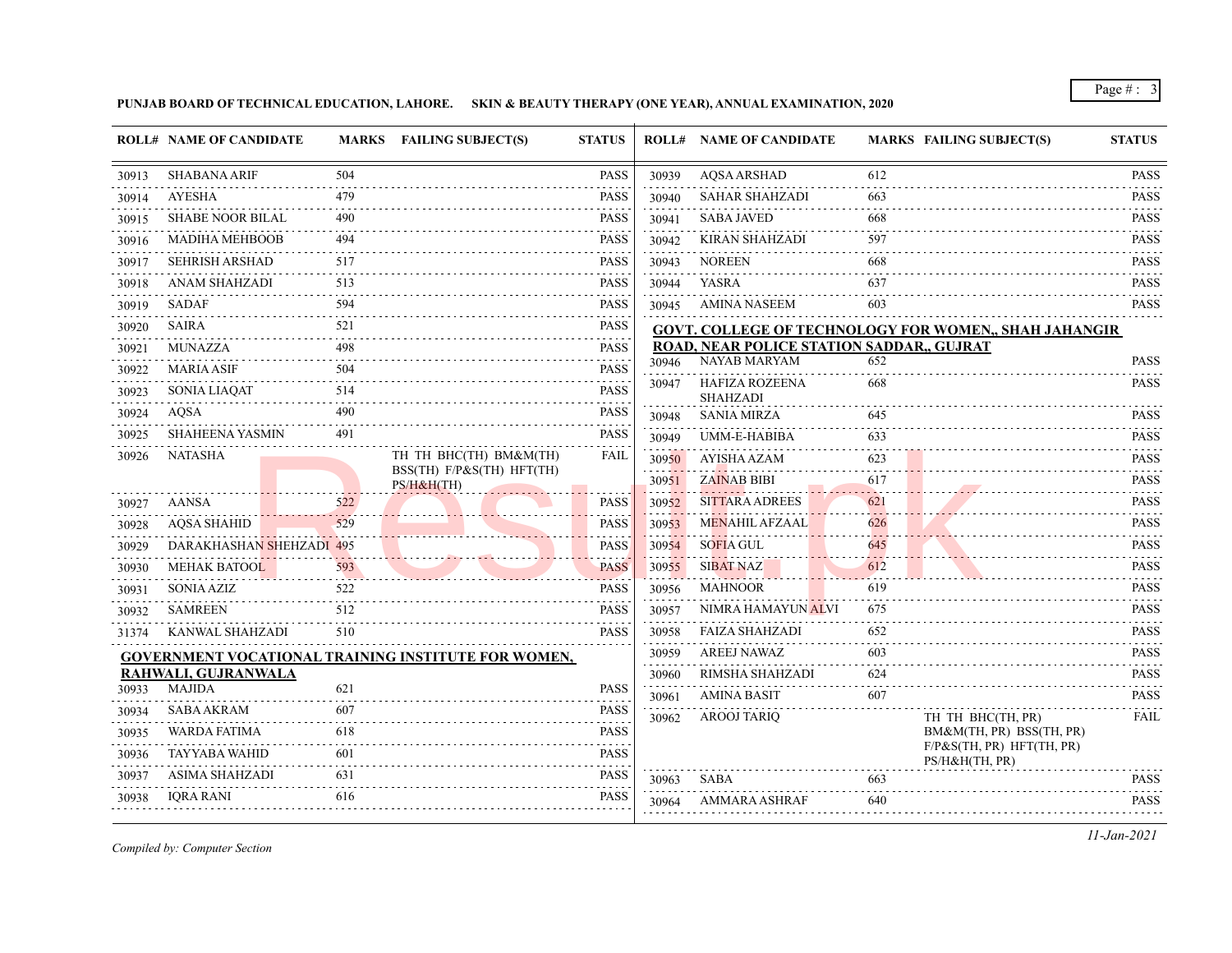**PUNJAB BOARD OF TECHNICAL EDUCATION, LAHORE. SKIN & BEAUTY THERAPY (ONE YEAR), ANNUAL EXAMINATION, 2020**

|       | <b>ROLL# NAME OF CANDIDATE</b> |          | <b>MARKS</b> FAILING SUBJECT(S)                                    | <b>STATUS</b>                                                                                                                                                                |       | <b>ROLL# NAME OF CANDIDATE</b>          |      | <b>MARKS FAILING SUBJECT(S)</b>                                                                 | <b>STATUS</b>              |
|-------|--------------------------------|----------|--------------------------------------------------------------------|------------------------------------------------------------------------------------------------------------------------------------------------------------------------------|-------|-----------------------------------------|------|-------------------------------------------------------------------------------------------------|----------------------------|
| 30965 | <b>SANA AZIZ</b>               | 681      |                                                                    | PASS                                                                                                                                                                         |       |                                         |      | GOVERNMENT VOCATIONAL TRAINING INSTITUTE FOR WOMEN, NEAR                                        |                            |
|       |                                |          | GOVERNMENT VOCATIONAL TRAINING INSTITUTE FOR WOMEN,                |                                                                                                                                                                              |       | <b>MAHDI HOUSE 4 CIVIL LINE, JHELUM</b> |      |                                                                                                 |                            |
|       | <b>SATTELITE TOWN, JHANG</b>   |          |                                                                    |                                                                                                                                                                              | 30990 | NIMRA ASGHAR                            | 590  |                                                                                                 | <b>PASS</b><br>د د د د د د |
| 30966 | <b>FARRAH MUMTAZ</b>           | 606      |                                                                    | <b>PASS</b>                                                                                                                                                                  | 30991 | <b>MARIYAM RAZZAQ</b>                   | 591  |                                                                                                 | <b>PASS</b>                |
| 30967 | <b>SUMERA RAMZAN</b>           | 622      |                                                                    | <b>PASS</b><br>.                                                                                                                                                             | 30992 | <b>MARYAM TANVEER</b>                   | 600  |                                                                                                 | <b>PASS</b><br>.           |
| 30968 | PAKIZA KAINAT                  | 621      |                                                                    | <b>PASS</b>                                                                                                                                                                  | 30993 | <b>NOSHEEN SHAHZAD</b>                  | 625  |                                                                                                 | <b>PASS</b>                |
| 30969 | ATTIA KAINAT                   | 623      |                                                                    | <b>PASS</b>                                                                                                                                                                  | 30994 | MUQADAS ISLAM KOUSAR 589                |      |                                                                                                 | <b>PASS</b>                |
| 30970 | <b>SUMAIRA MANZOOR</b>         | 646      |                                                                    | <b>PASS</b>                                                                                                                                                                  | 30995 | <b>MUQADDAS HANIF</b>                   | 630  |                                                                                                 | <b>PASS</b>                |
| 30971 | <b>BUSHRA PARVEEN</b>          | 618<br>. |                                                                    | <b>PASS</b>                                                                                                                                                                  | 30996 | <b>HUMERA JABEEN</b>                    | 655  |                                                                                                 | <b>PASS</b><br>.           |
| 30972 | <b>SEHRISH NIDA KHAN</b>       | -556     |                                                                    | <b>PASS</b>                                                                                                                                                                  | 30997 | RIMSHA SANAM                            | 616  |                                                                                                 | <b>PASS</b>                |
| 30973 | <b>SADIA ISHAQ</b>             | 630      |                                                                    | <b>PASS</b>                                                                                                                                                                  | 30998 | NAILA NISAR                             | 656  |                                                                                                 | <b>PASS</b><br>.           |
| 30974 | <b>MAHAM DARWAISH</b>          |          | TH TH BHC(PR, SE)<br>BM&M(TH, PR, SE) BSS(TH,                      | <b>FAIL</b>                                                                                                                                                                  | 30999 | <b>TAYYABA</b>                          | 667  |                                                                                                 | <b>PASS</b>                |
|       |                                |          | PR, SE) F/P&S(TH, PR, SE)<br>HFT(TH, PR, SE) PS/H&H(TH,<br>PR, SE) |                                                                                                                                                                              | 31000 | <b>SANA HAMEED</b>                      |      | TH TH BHC(TH, PR)<br>BM&M(TH, PR) BSS(TH, PR)<br>$F/P\&S(TH, PR) HFT(TH, PR)$<br>PS/H&H(TH, PR) | FAIL                       |
| 30975 | <b>BUSHRA BIBI</b>             | 609      |                                                                    | <b>PASS</b>                                                                                                                                                                  | 31001 | <b>MOMNA</b>                            | 666  |                                                                                                 | <b>PASS</b>                |
| 30976 | <b>SHAGUFTA SHAMIM</b>         | 626      |                                                                    | <b>PASS</b>                                                                                                                                                                  | 31002 | <b>RIMSHA KASHAF</b>                    | 654  |                                                                                                 | <b>PASS</b>                |
| 30977 | <b>AQSA AHMAD</b>              | 680      |                                                                    | PASS                                                                                                                                                                         | 31003 | <b>MEHWISH NOREEN</b>                   | 605  |                                                                                                 | .<br><b>PASS</b>           |
| 30978 | <b>SIDRA NASIR</b>             | 613      |                                                                    | <b>PASS</b>                                                                                                                                                                  | 31004 | <b>NAVEEDA KAUSAR</b>                   | 654  |                                                                                                 | .<br><b>PASS</b>           |
| 30979 | <b>SAIMA BIBI</b>              | 617      |                                                                    | <b>PASS</b><br>.                                                                                                                                                             | 31005 | ALISHBA                                 | 596  |                                                                                                 | <b>PASS</b>                |
| 30980 | <b>HINA RIAZ</b>               | 637      |                                                                    | <b>PASS</b>                                                                                                                                                                  | 31006 | <b>ZOYA BASHIR</b>                      | 590  |                                                                                                 | <b>PASS</b>                |
| 30981 | <b>ASMA ALI</b>                | 618      |                                                                    | <b>PASS</b>                                                                                                                                                                  | 31007 | <b>AYESHA ALEEM</b>                     | 642  |                                                                                                 | <b>PASS</b>                |
| 30982 | TAYYABA ALI                    | 615      |                                                                    | <b>PASS</b>                                                                                                                                                                  | 31008 | AYESHA SAMI-ULLAH                       | 629  |                                                                                                 | .<br><b>PASS</b>           |
| 30983 | NEELAM KHAN                    | 659      |                                                                    | <b>PASS</b><br>د د د د د                                                                                                                                                     |       |                                         |      | DIRECTION COLLEGE, AL-WAHID GREEN TOWN, KAROR LAL ESAN                                          |                            |
| 30984 | <b>TAHIRA PARVEEN</b>          | 641      |                                                                    | <b>PASS</b>                                                                                                                                                                  | 31009 | ZARA KHALID                             |      |                                                                                                 | <b>ABSENT</b>              |
| 30985 | KIRAN SHAHZADI                 | 620      |                                                                    | <b>PASS</b><br>$\mathcal{L}^{\mathcal{A}}\left( \mathcal{L}^{\mathcal{A}}\right) \mathcal{L}^{\mathcal{A}}\left( \mathcal{L}^{\mathcal{A}}\right) \mathcal{L}^{\mathcal{A}}$ | 31010 | YUSRA TEHREEM FATIMA                    | -640 |                                                                                                 | <b>PASS</b>                |
| 30986 | AYSHA NOREEN                   | 669      |                                                                    | <b>PASS</b><br>الدامات مالك                                                                                                                                                  | 31011 | <b>IQRA BASHIR</b>                      | 651  |                                                                                                 | PASS                       |
| 30987 | <b>ZAREENA PERVEEN</b>         | 621      |                                                                    | <b>PASS</b>                                                                                                                                                                  | 31012 | <b>SAIMA YAQOOB</b>                     | 668  |                                                                                                 | <b>PASS</b>                |
| 30988 | <b>HINA LIAQAAT</b>            | 614      |                                                                    | <b>PASS</b><br>.                                                                                                                                                             |       | <b>SHAHIDA TASNEEM</b>                  | 691  |                                                                                                 | .<br><b>PASS</b>           |
| 30989 | MADIA IFTKHAR                  | 619      |                                                                    | <b>PASS</b>                                                                                                                                                                  | 31013 | SUMARA KOUSAR                           | 660  |                                                                                                 | <b>PASS</b>                |
|       |                                |          |                                                                    |                                                                                                                                                                              | 31014 |                                         |      |                                                                                                 |                            |

*Compiled by: Computer Section*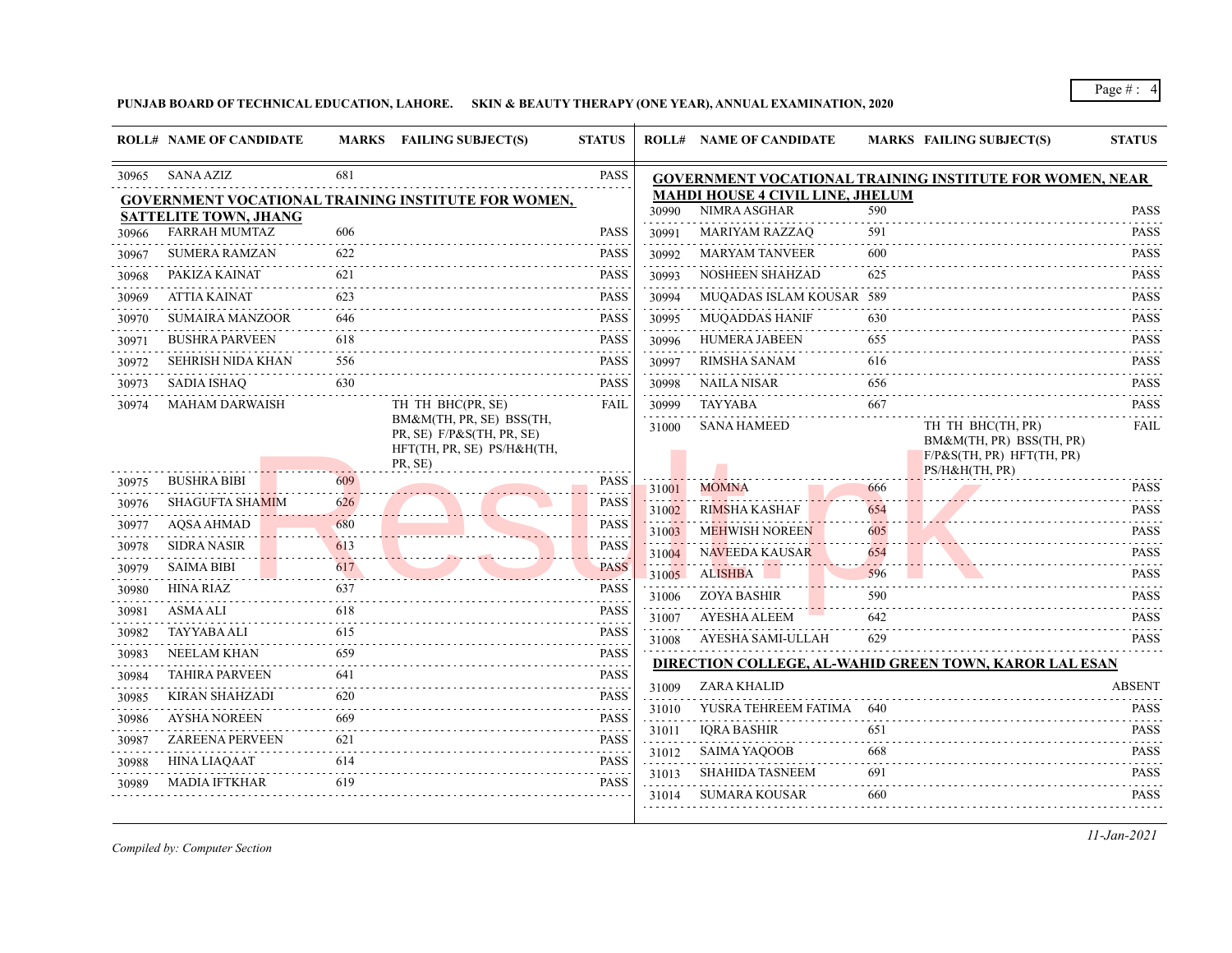## **PUNJAB BOARD OF TECHNICAL EDUCATION, LAHORE. SKIN & BEAUTY THERAPY (ONE YEAR), ANNUAL EXAMINATION, 2020**

| <b>FAREHA MASOOD</b><br>645<br><b>PASS</b><br>BHC(PR, SE) BM&M(TH, PR,<br>MAIMONA TAHIRA<br>31038<br>SE) BSS(PR, SE) F/P&S(TH, PR,<br><b>ABSENT</b><br>SARA KHALID<br>SE) HFT(TH, PR, SE)<br>PS/H&H(TH, PR, SE)<br><b>GOVERNMENT VOCATIONAL TRAINING INSTITUTE FOR WOMEN, DEV</b><br><b>JAMILA AMIR</b><br>BHC(PR, SE) BM&M(TH, PR,<br><b>SMAJ ROAD, LAHORE</b><br>31039<br>SE) BSS(PR, SE) F/P&S(TH, PR,<br>ANAM NAEEM<br>640<br>PASS<br>SE) HFT(TH, PR, SE)<br><b>SEHRISH IBRAHIM</b><br><b>PASS</b><br>618<br>31018<br>PS/H&H(TH, PR, SE)<br><b>PASS</b><br><b>MARYAM AFZAL</b><br>604<br>31019<br>DEEBA SULTAN<br>613<br>31040<br>687<br>HALA HANIF<br>PASS<br>31020<br>AQSA IQBAL<br>555<br>31041<br><b>OURATUL AIN</b><br>BHC(SE) BM&M(PR, SE)<br>FAIL<br>31021<br><b>GOVERNMENT VOCATIONAL TRAINING INSTITUTE FOR WOMEN,</b><br>BSS(PR, SE) F/P&S(PR, SE)<br>WASAN PURA, 182- GOOL BAGH, SHADBAGH, LAHORE<br>HFT(PR, SE) PS/H&H(PR, SE)<br><b>NIMRA ARIF</b><br>663<br>31042<br><b>IRAM NIYAMAT</b><br>574<br>PASS<br><b>AQSA TANVEER</b><br>31043<br>618<br>529<br><b>ANAM JAMIL</b><br><b>PASS</b><br>NIMRA WARIS<br>31044<br>638<br><b>PASS</b><br>TAYYBA HASSAN<br>563<br>31024<br><b>KIRAN ADNAN</b><br>638<br>31045<br><b>MARWA ZULFIQAR</b><br>633<br>PASS<br>31025<br><b>RABIA SHAHBAZ</b><br>31046<br><b>HUMAIRA KHAN</b><br>604<br><b>PASS</b><br>31026<br>631<br><b>NOOR AKRAM</b><br>31047<br>$-1 - 1 - 1$<br><b>SARWAT MIRAJ</b><br><b>PASS</b><br>638<br>31027<br><b>JANNAT</b><br>648<br>31048<br>609<br>PASS<br>SIDRA RIAZ<br>31028<br>.<br>.<br><b>IRAM ABDUL KHALIQ</b><br>640<br>الدالات الداري<br>31049<br><b>ZUNAIRA</b><br>639<br><b>PASS</b><br>31029<br>.<br>31050<br>ASMA<br>655<br>685<br><b>MEMOONA HAMID</b><br><b>PASS</b><br>31030<br>11 L L<br>NIDA GHIAS-UD- DIN<br>648<br>31051<br><b>PASS</b><br>NAILA MANZOOR<br>611<br>31031<br><b>SADIA NOREEN</b><br>622<br>31052<br><b>EFFAH SAJID</b><br><b>PASS</b><br>641<br>31032<br><b>BUSHRA MUNIR</b><br>650<br>31053<br>.<br><b>SABA NAWAZISH</b><br>609<br><b>PASS</b><br>31033<br>.<br><b>SUMAIRA SHAM-UD-DIN</b><br>675<br>31054<br>$\frac{1}{2} \left( \frac{1}{2} \right) \left( \frac{1}{2} \right) \left( \frac{1}{2} \right) \left( \frac{1}{2} \right) \left( \frac{1}{2} \right)$<br>600<br><b>PASS</b><br><b>BISMA SAGHEER</b><br>31034<br>.<br>RIMSHA<br>627<br>31055<br>603<br>PASS<br>NAZIA YASIN<br>31035<br>2.2.2.2.2.1<br><b>MAHNOOR NADEEM</b><br>639<br>31056<br>.<br>AMBREEN NAZ<br>676<br><b>PASS</b><br>31036<br><b>KINZA MEHTAB</b><br>31057<br>645<br><b>SHAZIA MUNIR</b><br>BHC(PR, SE) BM&M(TH, PR,<br>FAIL<br>31037<br>.<br>627<br>MADIHA<br>31058<br>SE) BSS(PR, SE) F/P&S(PR, SE)<br>HFT(TH, PR, SE) PS/H&H(TH,<br>LAIBA<br>646<br>31059<br>PR, SE)<br><b>RABIA TANVEER</b><br>633<br>31060<br>HARAM NOOR<br>626<br>31061<br>AYESHA<br>31062<br>642 |       | <b>ROLL# NAME OF CANDIDATE</b> | MARKS FAILING SUBJECT(S) | <b>STATUS</b> | <b>ROLL# NAME OF CANDIDATE</b> | <b>MARKS FAILING SUBJECT(S)</b> | <b>STATUS</b>                      |
|------------------------------------------------------------------------------------------------------------------------------------------------------------------------------------------------------------------------------------------------------------------------------------------------------------------------------------------------------------------------------------------------------------------------------------------------------------------------------------------------------------------------------------------------------------------------------------------------------------------------------------------------------------------------------------------------------------------------------------------------------------------------------------------------------------------------------------------------------------------------------------------------------------------------------------------------------------------------------------------------------------------------------------------------------------------------------------------------------------------------------------------------------------------------------------------------------------------------------------------------------------------------------------------------------------------------------------------------------------------------------------------------------------------------------------------------------------------------------------------------------------------------------------------------------------------------------------------------------------------------------------------------------------------------------------------------------------------------------------------------------------------------------------------------------------------------------------------------------------------------------------------------------------------------------------------------------------------------------------------------------------------------------------------------------------------------------------------------------------------------------------------------------------------------------------------------------------------------------------------------------------------------------------------------------------------------------------------------------------------------------------------------------------------------------------------------------------------------------------------------------------------------------------------------------------------------------------------------------------------------------------------------------------------------------------------------------------------------------------------------------------------------------------------------------------------------------------------------------------------------|-------|--------------------------------|--------------------------|---------------|--------------------------------|---------------------------------|------------------------------------|
|                                                                                                                                                                                                                                                                                                                                                                                                                                                                                                                                                                                                                                                                                                                                                                                                                                                                                                                                                                                                                                                                                                                                                                                                                                                                                                                                                                                                                                                                                                                                                                                                                                                                                                                                                                                                                                                                                                                                                                                                                                                                                                                                                                                                                                                                                                                                                                                                                                                                                                                                                                                                                                                                                                                                                                                                                                                                        | 31015 |                                |                          |               |                                |                                 | <b>FAIL</b>                        |
|                                                                                                                                                                                                                                                                                                                                                                                                                                                                                                                                                                                                                                                                                                                                                                                                                                                                                                                                                                                                                                                                                                                                                                                                                                                                                                                                                                                                                                                                                                                                                                                                                                                                                                                                                                                                                                                                                                                                                                                                                                                                                                                                                                                                                                                                                                                                                                                                                                                                                                                                                                                                                                                                                                                                                                                                                                                                        | 31016 |                                |                          |               |                                |                                 |                                    |
|                                                                                                                                                                                                                                                                                                                                                                                                                                                                                                                                                                                                                                                                                                                                                                                                                                                                                                                                                                                                                                                                                                                                                                                                                                                                                                                                                                                                                                                                                                                                                                                                                                                                                                                                                                                                                                                                                                                                                                                                                                                                                                                                                                                                                                                                                                                                                                                                                                                                                                                                                                                                                                                                                                                                                                                                                                                                        |       |                                |                          |               |                                |                                 |                                    |
|                                                                                                                                                                                                                                                                                                                                                                                                                                                                                                                                                                                                                                                                                                                                                                                                                                                                                                                                                                                                                                                                                                                                                                                                                                                                                                                                                                                                                                                                                                                                                                                                                                                                                                                                                                                                                                                                                                                                                                                                                                                                                                                                                                                                                                                                                                                                                                                                                                                                                                                                                                                                                                                                                                                                                                                                                                                                        | 31017 |                                |                          |               |                                |                                 | <b>FAIL</b>                        |
|                                                                                                                                                                                                                                                                                                                                                                                                                                                                                                                                                                                                                                                                                                                                                                                                                                                                                                                                                                                                                                                                                                                                                                                                                                                                                                                                                                                                                                                                                                                                                                                                                                                                                                                                                                                                                                                                                                                                                                                                                                                                                                                                                                                                                                                                                                                                                                                                                                                                                                                                                                                                                                                                                                                                                                                                                                                                        |       |                                |                          |               |                                |                                 | .                                  |
|                                                                                                                                                                                                                                                                                                                                                                                                                                                                                                                                                                                                                                                                                                                                                                                                                                                                                                                                                                                                                                                                                                                                                                                                                                                                                                                                                                                                                                                                                                                                                                                                                                                                                                                                                                                                                                                                                                                                                                                                                                                                                                                                                                                                                                                                                                                                                                                                                                                                                                                                                                                                                                                                                                                                                                                                                                                                        |       |                                |                          |               |                                |                                 | <b>PASS</b><br>.                   |
|                                                                                                                                                                                                                                                                                                                                                                                                                                                                                                                                                                                                                                                                                                                                                                                                                                                                                                                                                                                                                                                                                                                                                                                                                                                                                                                                                                                                                                                                                                                                                                                                                                                                                                                                                                                                                                                                                                                                                                                                                                                                                                                                                                                                                                                                                                                                                                                                                                                                                                                                                                                                                                                                                                                                                                                                                                                                        |       |                                |                          |               |                                |                                 | <b>PASS</b>                        |
|                                                                                                                                                                                                                                                                                                                                                                                                                                                                                                                                                                                                                                                                                                                                                                                                                                                                                                                                                                                                                                                                                                                                                                                                                                                                                                                                                                                                                                                                                                                                                                                                                                                                                                                                                                                                                                                                                                                                                                                                                                                                                                                                                                                                                                                                                                                                                                                                                                                                                                                                                                                                                                                                                                                                                                                                                                                                        |       |                                |                          |               |                                |                                 |                                    |
|                                                                                                                                                                                                                                                                                                                                                                                                                                                                                                                                                                                                                                                                                                                                                                                                                                                                                                                                                                                                                                                                                                                                                                                                                                                                                                                                                                                                                                                                                                                                                                                                                                                                                                                                                                                                                                                                                                                                                                                                                                                                                                                                                                                                                                                                                                                                                                                                                                                                                                                                                                                                                                                                                                                                                                                                                                                                        |       |                                |                          |               |                                |                                 | <b>PASS</b>                        |
|                                                                                                                                                                                                                                                                                                                                                                                                                                                                                                                                                                                                                                                                                                                                                                                                                                                                                                                                                                                                                                                                                                                                                                                                                                                                                                                                                                                                                                                                                                                                                                                                                                                                                                                                                                                                                                                                                                                                                                                                                                                                                                                                                                                                                                                                                                                                                                                                                                                                                                                                                                                                                                                                                                                                                                                                                                                                        | 31022 |                                |                          |               |                                |                                 | <b>PASS</b>                        |
|                                                                                                                                                                                                                                                                                                                                                                                                                                                                                                                                                                                                                                                                                                                                                                                                                                                                                                                                                                                                                                                                                                                                                                                                                                                                                                                                                                                                                                                                                                                                                                                                                                                                                                                                                                                                                                                                                                                                                                                                                                                                                                                                                                                                                                                                                                                                                                                                                                                                                                                                                                                                                                                                                                                                                                                                                                                                        | 31023 |                                |                          |               |                                |                                 | <b>PASS</b>                        |
|                                                                                                                                                                                                                                                                                                                                                                                                                                                                                                                                                                                                                                                                                                                                                                                                                                                                                                                                                                                                                                                                                                                                                                                                                                                                                                                                                                                                                                                                                                                                                                                                                                                                                                                                                                                                                                                                                                                                                                                                                                                                                                                                                                                                                                                                                                                                                                                                                                                                                                                                                                                                                                                                                                                                                                                                                                                                        |       |                                |                          |               |                                |                                 | <b>PASS</b>                        |
|                                                                                                                                                                                                                                                                                                                                                                                                                                                                                                                                                                                                                                                                                                                                                                                                                                                                                                                                                                                                                                                                                                                                                                                                                                                                                                                                                                                                                                                                                                                                                                                                                                                                                                                                                                                                                                                                                                                                                                                                                                                                                                                                                                                                                                                                                                                                                                                                                                                                                                                                                                                                                                                                                                                                                                                                                                                                        |       |                                |                          |               |                                |                                 | $- - - - - - - -$<br><b>ABSENT</b> |
|                                                                                                                                                                                                                                                                                                                                                                                                                                                                                                                                                                                                                                                                                                                                                                                                                                                                                                                                                                                                                                                                                                                                                                                                                                                                                                                                                                                                                                                                                                                                                                                                                                                                                                                                                                                                                                                                                                                                                                                                                                                                                                                                                                                                                                                                                                                                                                                                                                                                                                                                                                                                                                                                                                                                                                                                                                                                        |       |                                |                          |               |                                |                                 | .<br><b>PASS</b>                   |
|                                                                                                                                                                                                                                                                                                                                                                                                                                                                                                                                                                                                                                                                                                                                                                                                                                                                                                                                                                                                                                                                                                                                                                                                                                                                                                                                                                                                                                                                                                                                                                                                                                                                                                                                                                                                                                                                                                                                                                                                                                                                                                                                                                                                                                                                                                                                                                                                                                                                                                                                                                                                                                                                                                                                                                                                                                                                        |       |                                |                          |               |                                |                                 | .<br><b>PASS</b>                   |
|                                                                                                                                                                                                                                                                                                                                                                                                                                                                                                                                                                                                                                                                                                                                                                                                                                                                                                                                                                                                                                                                                                                                                                                                                                                                                                                                                                                                                                                                                                                                                                                                                                                                                                                                                                                                                                                                                                                                                                                                                                                                                                                                                                                                                                                                                                                                                                                                                                                                                                                                                                                                                                                                                                                                                                                                                                                                        |       |                                |                          |               |                                |                                 | .<br><b>PASS</b>                   |
|                                                                                                                                                                                                                                                                                                                                                                                                                                                                                                                                                                                                                                                                                                                                                                                                                                                                                                                                                                                                                                                                                                                                                                                                                                                                                                                                                                                                                                                                                                                                                                                                                                                                                                                                                                                                                                                                                                                                                                                                                                                                                                                                                                                                                                                                                                                                                                                                                                                                                                                                                                                                                                                                                                                                                                                                                                                                        |       |                                |                          |               |                                |                                 | <b>PASS</b>                        |
|                                                                                                                                                                                                                                                                                                                                                                                                                                                                                                                                                                                                                                                                                                                                                                                                                                                                                                                                                                                                                                                                                                                                                                                                                                                                                                                                                                                                                                                                                                                                                                                                                                                                                                                                                                                                                                                                                                                                                                                                                                                                                                                                                                                                                                                                                                                                                                                                                                                                                                                                                                                                                                                                                                                                                                                                                                                                        |       |                                |                          |               |                                |                                 | <b>PASS</b>                        |
|                                                                                                                                                                                                                                                                                                                                                                                                                                                                                                                                                                                                                                                                                                                                                                                                                                                                                                                                                                                                                                                                                                                                                                                                                                                                                                                                                                                                                                                                                                                                                                                                                                                                                                                                                                                                                                                                                                                                                                                                                                                                                                                                                                                                                                                                                                                                                                                                                                                                                                                                                                                                                                                                                                                                                                                                                                                                        |       |                                |                          |               |                                |                                 | <b>PASS</b>                        |
|                                                                                                                                                                                                                                                                                                                                                                                                                                                                                                                                                                                                                                                                                                                                                                                                                                                                                                                                                                                                                                                                                                                                                                                                                                                                                                                                                                                                                                                                                                                                                                                                                                                                                                                                                                                                                                                                                                                                                                                                                                                                                                                                                                                                                                                                                                                                                                                                                                                                                                                                                                                                                                                                                                                                                                                                                                                                        |       |                                |                          |               |                                |                                 | <b>PASS</b>                        |
|                                                                                                                                                                                                                                                                                                                                                                                                                                                                                                                                                                                                                                                                                                                                                                                                                                                                                                                                                                                                                                                                                                                                                                                                                                                                                                                                                                                                                                                                                                                                                                                                                                                                                                                                                                                                                                                                                                                                                                                                                                                                                                                                                                                                                                                                                                                                                                                                                                                                                                                                                                                                                                                                                                                                                                                                                                                                        |       |                                |                          |               |                                |                                 | <b>PASS</b>                        |
|                                                                                                                                                                                                                                                                                                                                                                                                                                                                                                                                                                                                                                                                                                                                                                                                                                                                                                                                                                                                                                                                                                                                                                                                                                                                                                                                                                                                                                                                                                                                                                                                                                                                                                                                                                                                                                                                                                                                                                                                                                                                                                                                                                                                                                                                                                                                                                                                                                                                                                                                                                                                                                                                                                                                                                                                                                                                        |       |                                |                          |               |                                |                                 | <b>PASS</b>                        |
|                                                                                                                                                                                                                                                                                                                                                                                                                                                                                                                                                                                                                                                                                                                                                                                                                                                                                                                                                                                                                                                                                                                                                                                                                                                                                                                                                                                                                                                                                                                                                                                                                                                                                                                                                                                                                                                                                                                                                                                                                                                                                                                                                                                                                                                                                                                                                                                                                                                                                                                                                                                                                                                                                                                                                                                                                                                                        |       |                                |                          |               |                                |                                 | <b>PASS</b>                        |
|                                                                                                                                                                                                                                                                                                                                                                                                                                                                                                                                                                                                                                                                                                                                                                                                                                                                                                                                                                                                                                                                                                                                                                                                                                                                                                                                                                                                                                                                                                                                                                                                                                                                                                                                                                                                                                                                                                                                                                                                                                                                                                                                                                                                                                                                                                                                                                                                                                                                                                                                                                                                                                                                                                                                                                                                                                                                        |       |                                |                          |               |                                |                                 | <b>PASS</b>                        |
|                                                                                                                                                                                                                                                                                                                                                                                                                                                                                                                                                                                                                                                                                                                                                                                                                                                                                                                                                                                                                                                                                                                                                                                                                                                                                                                                                                                                                                                                                                                                                                                                                                                                                                                                                                                                                                                                                                                                                                                                                                                                                                                                                                                                                                                                                                                                                                                                                                                                                                                                                                                                                                                                                                                                                                                                                                                                        |       |                                |                          |               |                                |                                 | <b>PASS</b>                        |
|                                                                                                                                                                                                                                                                                                                                                                                                                                                                                                                                                                                                                                                                                                                                                                                                                                                                                                                                                                                                                                                                                                                                                                                                                                                                                                                                                                                                                                                                                                                                                                                                                                                                                                                                                                                                                                                                                                                                                                                                                                                                                                                                                                                                                                                                                                                                                                                                                                                                                                                                                                                                                                                                                                                                                                                                                                                                        |       |                                |                          |               |                                |                                 | <b>PASS</b><br>.                   |
|                                                                                                                                                                                                                                                                                                                                                                                                                                                                                                                                                                                                                                                                                                                                                                                                                                                                                                                                                                                                                                                                                                                                                                                                                                                                                                                                                                                                                                                                                                                                                                                                                                                                                                                                                                                                                                                                                                                                                                                                                                                                                                                                                                                                                                                                                                                                                                                                                                                                                                                                                                                                                                                                                                                                                                                                                                                                        |       |                                |                          |               |                                |                                 | <b>PASS</b><br>.                   |
|                                                                                                                                                                                                                                                                                                                                                                                                                                                                                                                                                                                                                                                                                                                                                                                                                                                                                                                                                                                                                                                                                                                                                                                                                                                                                                                                                                                                                                                                                                                                                                                                                                                                                                                                                                                                                                                                                                                                                                                                                                                                                                                                                                                                                                                                                                                                                                                                                                                                                                                                                                                                                                                                                                                                                                                                                                                                        |       |                                |                          |               |                                |                                 | <b>PASS</b>                        |
|                                                                                                                                                                                                                                                                                                                                                                                                                                                                                                                                                                                                                                                                                                                                                                                                                                                                                                                                                                                                                                                                                                                                                                                                                                                                                                                                                                                                                                                                                                                                                                                                                                                                                                                                                                                                                                                                                                                                                                                                                                                                                                                                                                                                                                                                                                                                                                                                                                                                                                                                                                                                                                                                                                                                                                                                                                                                        |       |                                |                          |               |                                |                                 | <b>PASS</b>                        |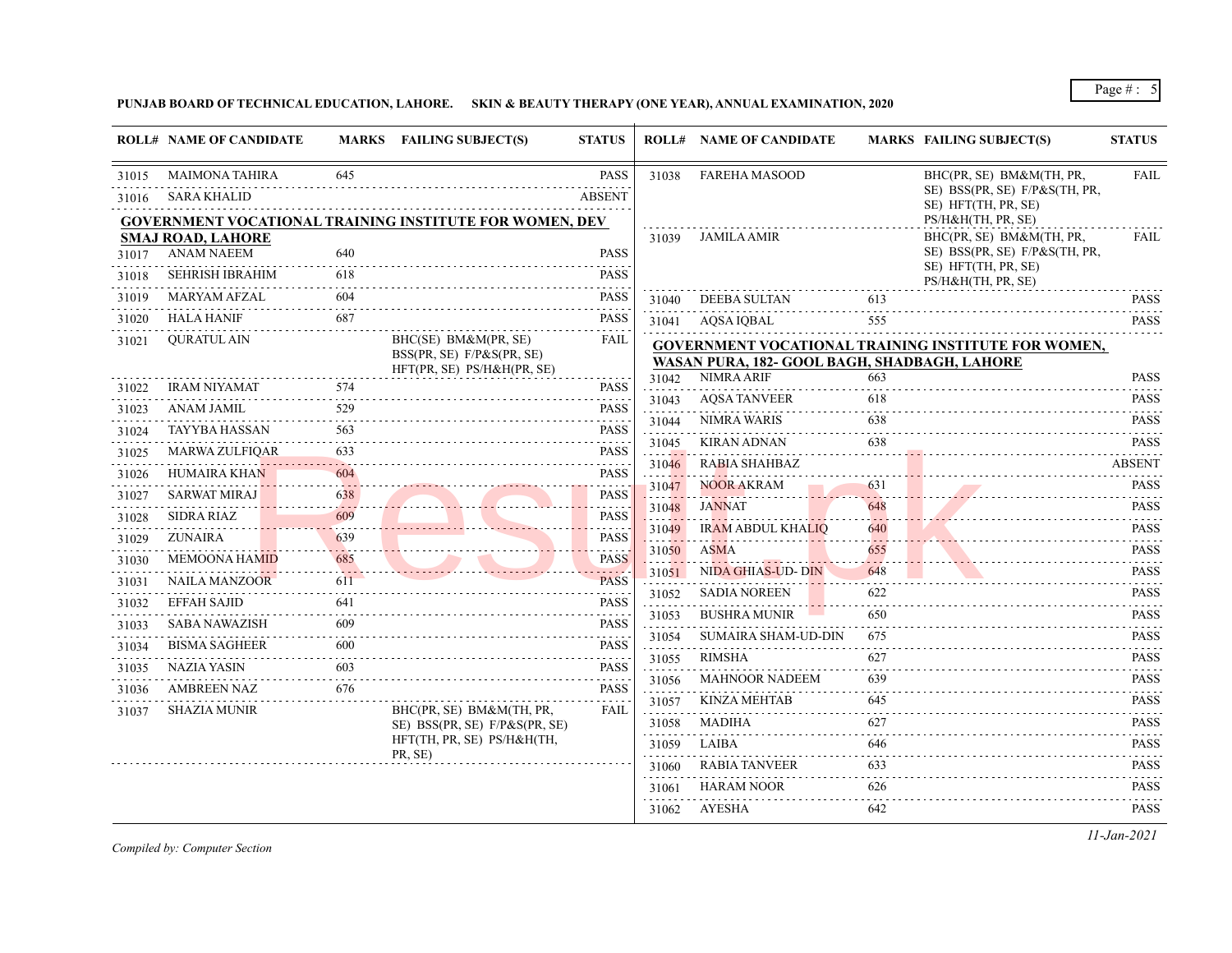**PUNJAB BOARD OF TECHNICAL EDUCATION, LAHORE. SKIN & BEAUTY THERAPY (ONE YEAR), ANNUAL EXAMINATION, 2020**

|       | <b>ROLL# NAME OF CANDIDATE</b> |     | MARKS FAILING SUBJECT(S)                                       | <b>STATUS</b>              |               | <b>ROLL# NAME OF CANDIDATE</b>              |          | <b>MARKS FAILING SUBJECT(S)</b>                                         | <b>STATUS</b>    |
|-------|--------------------------------|-----|----------------------------------------------------------------|----------------------------|---------------|---------------------------------------------|----------|-------------------------------------------------------------------------|------------------|
| 31063 | <b>NAZIA</b>                   | 659 |                                                                | <b>PASS</b>                |               |                                             |          | <b>GOVERNMENT VOCATIONAL TRAINING INSTITUTE FOR WOMEN, NEAR</b>         |                  |
| 31064 | <b>NAFEESA IJAZ</b>            | 615 |                                                                | .<br><b>PASS</b>           |               | MOSQUE WAZIR KHAN INSIDE DELHI GATE, LAHORE |          |                                                                         |                  |
| 31065 | FARIHA                         | 635 |                                                                | .<br><b>PASS</b>           | 31090         | MEHWISH FAYYAZ                              | 587      |                                                                         | <b>PASS</b><br>. |
|       |                                |     | <b>GOVERNMENT VOCATIONAL TRAINING INSTITUTE FOR WOMEN,</b>     |                            | 31091<br>.    | <b>MEHAK NAZIR</b>                          | 640      |                                                                         | <b>PASS</b>      |
|       |                                |     | <b>OPPISITE TELEPHONE EXCHANGE, JIA MUSA, SHAHDARA, LAHORE</b> |                            | 31092         | <b>RAWAIL</b>                               | 636      |                                                                         | <b>PASS</b><br>. |
| 31066 | <b>IORA</b>                    | 606 |                                                                | <b>PASS</b>                | 31093         | RABIA MURTAZA                               | 634      |                                                                         | <b>PASS</b>      |
| 31067 | <b>ALIA HAMEED</b>             | 597 |                                                                | <b>PASS</b>                | 31094         | <b>TEHMINA</b>                              |          | TH TH BHC(TH, PR)                                                       | <b>FAIL</b>      |
| 31068 | <b>FAIZA ZULFIOAR</b>          | 604 |                                                                | <b>PASS</b>                |               |                                             |          | BM&M(TH, PR) BSS(TH, PR)<br>$F/P\&S(TH, PR) HFT(TH, PR)$                |                  |
| 31069 | UMM-E-HABIBA                   | 637 |                                                                | .<br><b>PASS</b>           |               |                                             |          | PS/H&H(TH, PR)                                                          |                  |
| 31070 | LAIBA ISLAM MUGHAL             | 597 |                                                                | <b>PASS</b>                | 31095         | RABAIL                                      | 597      |                                                                         | <b>PASS</b>      |
| 31071 | <b>SAMREEN AYUB</b>            | 636 |                                                                | .<br><b>PASS</b>           | 31096         | <b>BAKHTAWAR BIBI</b>                       |          | TH TH BHC(TH, PR)                                                       | FAIL             |
| 31072 | <b>MALAIKA AREEJ</b>           | 596 |                                                                | <b>PASS</b>                |               |                                             |          | BM&M(TH, PR) BSS(TH, PR)<br>$F/P\&S(TH, PR) HFT(TH, PR)$                |                  |
| 31073 | <b>ULFAT JABEEN</b>            | 615 |                                                                | <b>PASS</b>                |               |                                             |          | PS/H&H(TH, PR)                                                          |                  |
| 31074 | <b>NAHA JAVED</b>              | 596 |                                                                | <b>PASS</b>                | 31097         | <b>KIRAN SHAHZAD</b>                        | 625      |                                                                         | <b>PASS</b>      |
| 31075 | <b>SAHER BANO</b>              | 604 |                                                                | and a state<br><b>PASS</b> | 31098         | <b>AMBREEN FARID</b>                        |          | TH TH BHC(TH, PR)                                                       | <b>FAIL</b>      |
| 31076 | SONOBER AZEEM ANSARI           | 645 |                                                                | <b>PASS</b>                |               |                                             |          | BM&M(TH, PR) BSS(TH, PR)<br>F/P&S(TH, PR) HFT(TH, PR, SE)               |                  |
| 31077 | <b>FAREEHA JAVAID</b>          | 598 |                                                                | .<br><b>PASS</b>           |               |                                             |          | PS/H&H(TH, PR)                                                          |                  |
| 31078 | <b>SADIA ALI</b>               | 593 |                                                                | <b>PASS</b>                | 31099         | <b>FARHEEN</b>                              | 576      |                                                                         | <b>PASS</b><br>. |
| 31079 | <b>MAHRUKH MAHMOOD</b>         | 624 |                                                                | <b>PASS</b>                | 31100         | MEHTAB ZAHRA                                | 581      |                                                                         | <b>PASS</b>      |
|       | <b>TOWN, LAHORE</b>            |     | GOVERNMENT VOCATIONAL TRAINING INSTITUTE FOR WOMEN, AWAN       |                            |               | 31101 TAYYABA JAHANGIR                      |          | BHC(PR) BM&M(TH, PR)<br>BSS(PR) F/P&S(PR) HFT(TH,<br>PR) PS/H&H(TH, PR) | <b>FAIL</b>      |
| 31080 | <b>SUMAIRA TARIQ</b>           | 640 |                                                                | <b>PASS</b><br>.           |               |                                             |          | <b>GOVERNMENT VOCATIONAL TRAINING INSTITUTE FOR WOMEN</b>               |                  |
| 31081 | SUMAIRA NAZ                    | 690 |                                                                | <b>PASS</b>                |               |                                             |          | (LOHARI), 26-JUSTICE SHARIF COLONY, POONCH ROAD, SAMANABAD,             |                  |
| 31082 | <b>KASHAF ZARA</b>             | 672 |                                                                | <b>PASS</b>                | <b>LAHORE</b> |                                             |          |                                                                         |                  |
| 31083 | <b>AREEBA NOOR</b>             |     | BSS(PR)                                                        | <b>FAIL</b>                | 31102         | <b>SADIA IFRAHIM</b>                        | 550      |                                                                         | <b>PASS</b>      |
| 31084 | <b>NAILA TABASUM</b>           | 674 |                                                                | <b>PASS</b>                | 31103         | <b>SABA NAZ</b>                             |          | BHC(PR) BM&M(PR) BSS(PR)<br>F/P&S(PR) HFT(PR)                           | <b>FAIL</b>      |
| 31085 | <b>SOBIA IOBAL</b>             | 644 |                                                                | .<br><b>PASS</b>           |               |                                             |          | PS/H&H(TH)                                                              |                  |
| 31086 | <b>GHULAM FATIMA</b>           | 655 |                                                                | <b>PASS</b>                | 31104         | <b>ZANIB KHATOON</b>                        | 691      |                                                                         | <b>PASS</b>      |
| 31087 | AQSA RIAZ                      | 650 |                                                                | <b>PASS</b>                | 31105         | <b>SHAHLA KHAWER</b>                        | 603<br>. |                                                                         | <b>PASS</b><br>. |
| 31088 | <b>AREEJ ASLAM</b>             | 677 |                                                                | <b>PASS</b>                | 31106         | NOREEN BASHIR                               | 698      |                                                                         | <b>PASS</b>      |
| 31089 | <b>SHAMA RANI</b>              | 630 |                                                                | <b>PASS</b>                |               |                                             |          |                                                                         |                  |

*Compiled by: Computer Section*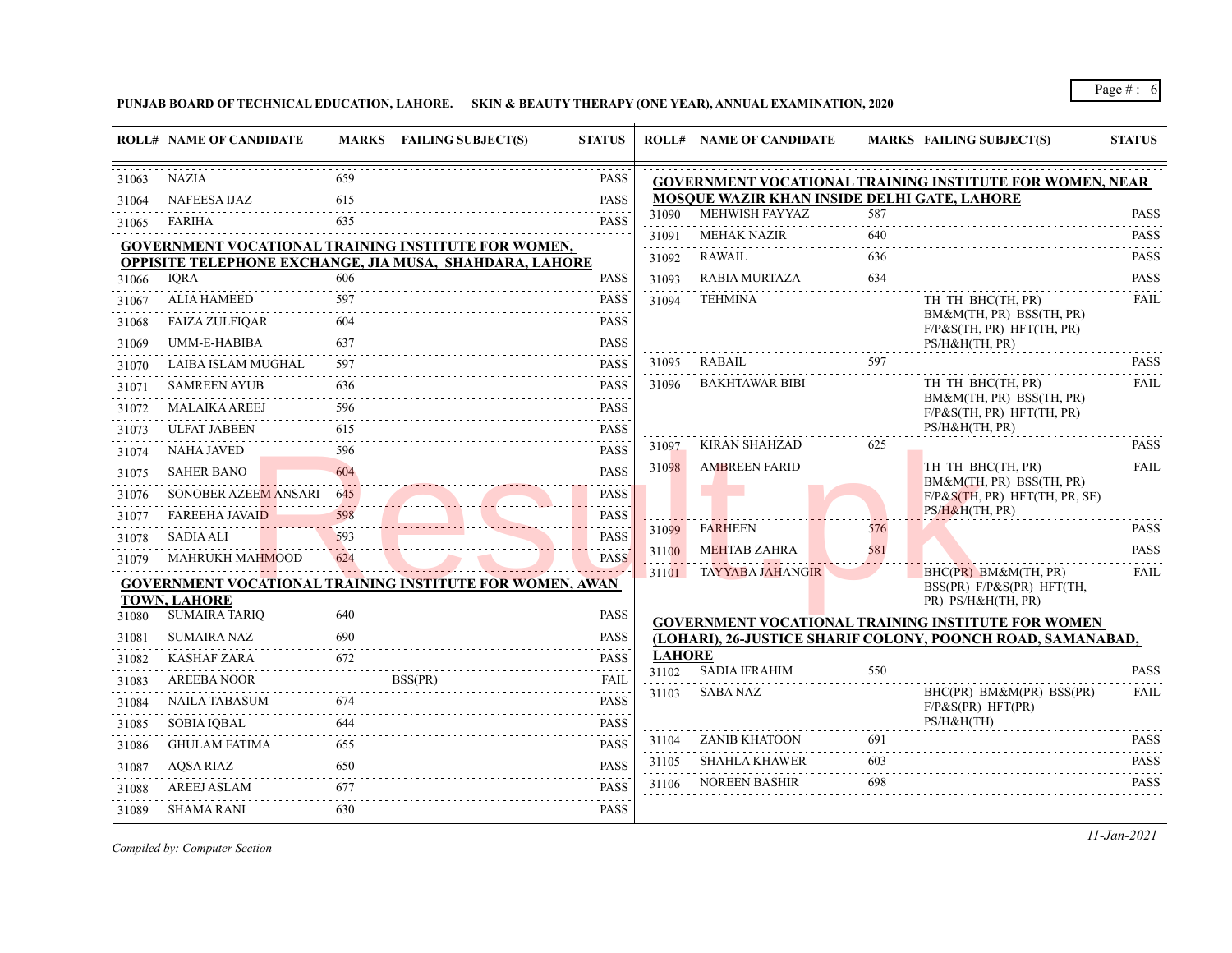**PUNJAB BOARD OF TECHNICAL EDUCATION, LAHORE. SKIN & BEAUTY THERAPY (ONE YEAR), ANNUAL EXAMINATION, 2020**

|       | <b>ROLL# NAME OF CANDIDATE</b>             |     | <b>MARKS FAILING SUBJECT(S)</b>                          | <b>STATUS</b> |       | <b>ROLL# NAME OF CANDIDATE</b> |     | <b>MARKS FAILING SUBJECT(S)</b>                                 | <b>STATUS</b>                                                                                                                                       |
|-------|--------------------------------------------|-----|----------------------------------------------------------|---------------|-------|--------------------------------|-----|-----------------------------------------------------------------|-----------------------------------------------------------------------------------------------------------------------------------------------------|
| 31107 | <b>AREEJ SHAH</b>                          |     | TH TH BHC(TH, PR)                                        | <b>FAIL</b>   | 31132 | <b>TAYYABA</b>                 | 640 |                                                                 | <b>PASS</b>                                                                                                                                         |
|       |                                            |     | BM&M(TH, PR) BSS(TH, PR)<br>F/P&S(TH, PR) HFT(TH, PR)    |               | 31133 | <b>SALMA NAZIM</b>             | 646 |                                                                 | <b>PASS</b><br>.                                                                                                                                    |
|       |                                            |     | PS/H&H(TH, PR)                                           |               | 31134 | <b>SAJIDA PERVEEN</b>          | 645 |                                                                 | <b>PASS</b><br>.                                                                                                                                    |
| 31108 | <b>MAIRA ABRAR</b>                         | 503 |                                                          | <b>PASS</b>   | 31135 | <b>AMINA YOUNAS</b>            | 658 |                                                                 | <b>PASS</b>                                                                                                                                         |
| 31109 | <b>SYEDA SABINA BATOOL</b>                 | 681 |                                                          | <b>PASS</b>   | 31136 | ZAHIRA KANWAL                  |     |                                                                 | <b>ABSENT</b>                                                                                                                                       |
| 31110 | <b>SALMA ISMAIL</b>                        | 474 |                                                          | <b>PASS</b>   | 31137 | <b>MARIA JABBAR</b>            | 636 |                                                                 | <b>PASS</b>                                                                                                                                         |
| 31111 | <b>SAMIA MALIK</b>                         |     |                                                          | <b>PASS</b>   | 31138 | <b>ANNAM RAMZAN</b>            | 637 |                                                                 | <b>PASS</b>                                                                                                                                         |
| 31112 | <b>AYESHA HIRA</b>                         | 642 |                                                          | <b>PASS</b>   | 31139 | <b>ATIA RAFIQUE</b>            | 660 |                                                                 | <b>PASS</b>                                                                                                                                         |
| 31113 | <b>SAIRA PERVAIZ</b>                       | 658 |                                                          | <b>PASS</b>   | 31140 | <b>NOUSHEEN AKRAM</b>          | 688 |                                                                 | <b>PASS</b>                                                                                                                                         |
|       |                                            |     | RSLN GOVERNMENT VOCATIONAL TRAINING INSTITUTE FOR WOMEN, |               | 31141 | <b>SONIA MUKHTAR</b>           |     |                                                                 | <b>ABSENT</b>                                                                                                                                       |
|       | ROAD SYEED MOJ DARIYA, LAHORE              |     |                                                          |               |       |                                |     | <b>GOVERNMENT VOCATIONAL TRAINING INSTITUTE FOR WOMEN, 87-A</b> |                                                                                                                                                     |
| 31114 | <b>MARYAM BATOOL</b>                       | 600 |                                                          | <b>PASS</b>   |       | <b>BANK ROAD, LIAQATPUR</b>    |     |                                                                 |                                                                                                                                                     |
| 31115 | <b>SABA KHALID</b>                         | 589 |                                                          | <b>PASS</b>   | 31142 | <b>KASHAF IOBAL</b>            | 646 |                                                                 | <b>PASS</b>                                                                                                                                         |
| 31116 | <b>ASMA WAHEED</b>                         | 646 |                                                          | <b>PASS</b>   | 31143 | <b>KOMAL RASHEED</b>           | 652 |                                                                 | <b>PASS</b>                                                                                                                                         |
| 31117 | <b>MAHRUKH NAUMAN</b>                      | 602 |                                                          | PASS          | 31144 | <b>FARWA BATOOL</b>            |     | TH TH BHC(TH, PR)<br>BM&M(TH, PR) BSS(TH, PR)                   | <b>FAIL</b>                                                                                                                                         |
| 31118 | <b>RIMSHA SHOUKAT</b>                      | 598 |                                                          | <b>PASS</b>   |       |                                |     | F/P& S(TH, PR) HFT(TH, PR)                                      |                                                                                                                                                     |
| 31119 | <b>NAZIA AYAZ</b>                          | 599 |                                                          | <b>PASS</b>   |       |                                |     | PS/H&H(TH, PR)                                                  |                                                                                                                                                     |
| 31120 | <b>HUMA LATIF</b>                          |     |                                                          | <b>ABSENT</b> | 31145 | <b>IORA MUSTAFA</b>            | 649 |                                                                 | <b>PASS</b>                                                                                                                                         |
| 31121 | <b>FAJAR AKHTAR</b>                        | 634 |                                                          | <b>PASS</b>   | 31146 | <b>TANVEER KOUSAR</b>          | 639 |                                                                 | <b>PASS</b>                                                                                                                                         |
| 31122 | <b>IORA SEHAR</b>                          | 616 |                                                          | <b>PASS</b>   | 31147 | <b>MARYAM IQBAL</b>            | 650 |                                                                 | <b>PASS</b><br>د د د د د                                                                                                                            |
| 31123 | <b>AMNA NAWAZ</b>                          | 596 |                                                          | <b>PASS</b>   | 31148 | <b>SAYYADA IFRAH SHAHID</b>    | 653 |                                                                 | <b>PASS</b><br>$\mathcal{L}^{\mathcal{A}}\left( \mathcal{A}^{\mathcal{A}}\right) =\mathcal{L}^{\mathcal{A}}\left( \mathcal{A}^{\mathcal{A}}\right)$ |
| 31124 | ZOBIA ATTA UR REHMAN                       | 626 |                                                          | <b>PASS</b>   | 31149 | <b>SHAMSA ANWAR</b>            |     | BM&M(TH) HFT(TH)<br>PS/H&H(TH)                                  | <b>FAIL</b>                                                                                                                                         |
| 31125 | <b>FATIMA IKRAM</b>                        | 584 |                                                          | <b>PASS</b>   | 31150 | <b>AFSHAN IRAM</b>             | 640 |                                                                 | <b>PASS</b>                                                                                                                                         |
| 31126 | <b>SAIMA NASREEN</b>                       | 620 |                                                          | <b>PASS</b>   | 31151 | <b>MARYAM ZAFAR</b>            | 659 |                                                                 | <b>PASS</b>                                                                                                                                         |
|       |                                            |     | SOCIETY VOCATIONAL INSTITUTE FOR WOMEN, 5-JAHANGIR ROAD, |               | 31152 | <b>SAMIA LIAQUAT</b>           | 656 |                                                                 | <b>PASS</b>                                                                                                                                         |
| 31127 | <b>KARIM STREET, LAHORE</b><br><b>AMNA</b> | 648 |                                                          | <b>PASS</b>   | 31153 | NADIA KANWAL                   | 639 |                                                                 | <b>PASS</b>                                                                                                                                         |
| 31128 | <b>FARAH DEEBA</b>                         | 666 |                                                          | <b>PASS</b>   | 31154 | <b>IRAM SADIA</b>              | 643 |                                                                 | والمستحدث<br><b>PASS</b>                                                                                                                            |
| 31129 | AMMARA NASEEM                              | 660 |                                                          | <b>PASS</b>   | 31155 | <b>MUQDUAS JAHBEEN</b>         | 638 |                                                                 | $\alpha$ is a set of $\alpha$<br><b>PASS</b>                                                                                                        |
| 31130 | <b>AROOJ ASLAM</b>                         |     |                                                          | <b>ABSENT</b> | 31156 | <b>SHAMIM KOUSAR</b>           | 624 |                                                                 | <b>PASS</b>                                                                                                                                         |
| 31131 | NADIA SHARIF                               | 660 |                                                          | <b>PASS</b>   | 31157 | <b>JAVERIA IQBAL</b>           | 625 |                                                                 | والمستناد المناد<br><b>PASS</b>                                                                                                                     |
|       |                                            |     |                                                          |               |       |                                |     |                                                                 |                                                                                                                                                     |

*Compiled by: Computer Section*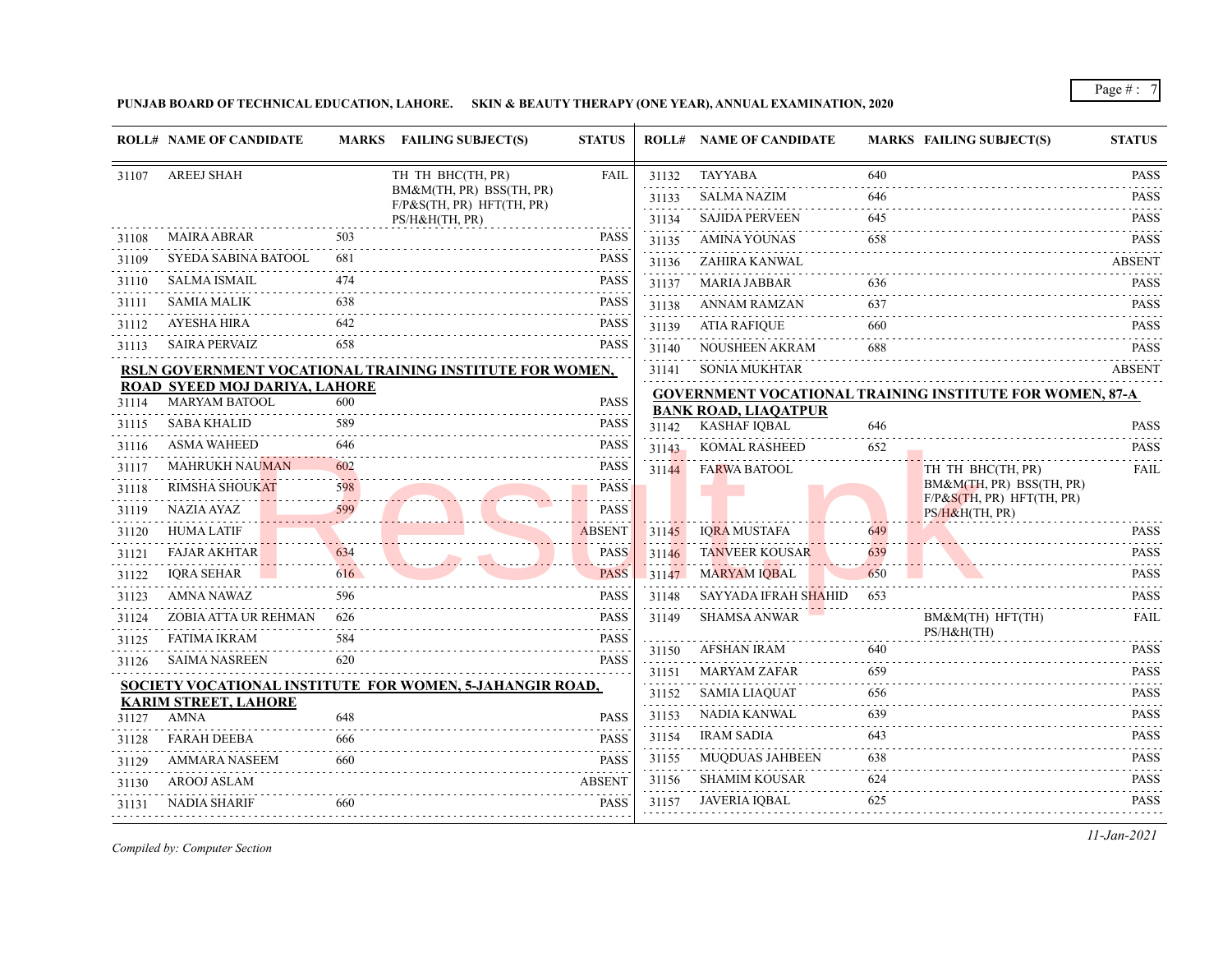**PUNJAB BOARD OF TECHNICAL EDUCATION, LAHORE. SKIN & BEAUTY THERAPY (ONE YEAR), ANNUAL EXAMINATION, 2020**

|       | <b>ROLL# NAME OF CANDIDATE</b>                          |                   | MARKS FAILING SUBJECT(S)                                      | <b>STATUS</b>               |       | <b>ROLL# NAME OF CANDIDATE</b>                  |     | <b>MARKS FAILING SUBJECT(S)</b>                                   | <b>STATUS</b>                |
|-------|---------------------------------------------------------|-------------------|---------------------------------------------------------------|-----------------------------|-------|-------------------------------------------------|-----|-------------------------------------------------------------------|------------------------------|
| 31158 | <b>MAHNAZ PERVEEN</b>                                   | 606               |                                                               | <b>PASS</b>                 | 31183 | <b>NIDA SAMI</b>                                |     |                                                                   | <b>FULL FAIL</b>             |
| 31159 | <b>RAZIA FATIMA</b>                                     | 607               |                                                               | <b>PASS</b>                 | 31184 | <b>FARZANA AYAZ KHAN</b>                        |     |                                                                   | <b>FULL FAIL</b><br><u>.</u> |
|       |                                                         |                   | <b>GOVERNMENT VOCATIONAL TRAINING INSTITUTE FOR WOMEN, DC</b> |                             | 31185 | <b>MEEZAB HASSAN</b>                            | 659 |                                                                   | <b>PASS</b>                  |
|       | <b>ROAD, LODHRAN</b>                                    |                   |                                                               |                             | 31186 | MEHWISH IOBAL                                   | 639 |                                                                   | <b>PASS</b>                  |
| 31160 | <b>SUMARA NUZHAT</b>                                    | 624               |                                                               | <b>PASS</b><br>.            |       |                                                 |     | <b>GOVERNMENT VOCATIONAL TRAINING INSTITUTE FOR WOMEN (ABAD),</b> |                              |
| 31161 | <b>KHAULA BIBI</b>                                      | 643               |                                                               | <b>PASS</b>                 |       |                                                 |     | NEAR RAILWAY CROSSING, KUNDIAN LINK ROAD, SULTAN TOWN,            |                              |
| 31162 | NOREEN QURASHI                                          | 620               |                                                               | <b>PASS</b>                 | 31187 | WANDHI GHUNDWALI, MIANWALI<br><b>RUBY JAVED</b> |     | TH TH BHC(TH, PR)                                                 | <b>FAIL</b>                  |
| 31163 | <b>SHAZIA PERVEEN</b>                                   | 553               |                                                               | <b>PASS</b>                 |       |                                                 |     | BM&M(TH, PR) BSS(TH, PR)                                          |                              |
| 31164 | <b>MEHNAZ AKHTAR</b>                                    | 603               |                                                               | <b>PASS</b>                 |       |                                                 |     | $F/P\&S(TH, PR) HFT(TH, PR)$<br>PS/H&H(TH, PR)                    |                              |
| 31165 | <b>RABIA BIBI</b>                                       | 593               |                                                               | <b>PASS</b><br>.            | 31188 | <b>BUSHRA BIBI</b>                              | 537 |                                                                   | <b>PASS</b>                  |
| 31166 | RAFIA NAHEED                                            | 610               |                                                               | <b>PASS</b><br>2.2.2.2.2    | 31189 | <b>ZAITOON KHATOON</b>                          |     | PS/H&H(SE)                                                        | <b>FAIL</b>                  |
| 31167 | <b>SURRAYA BIBI</b>                                     | 557               |                                                               | <b>PASS</b>                 | 31190 | KAINAT                                          |     | TH TH BHC(TH, PR)                                                 | $- - - - -$<br>FAIL          |
| 31168 | <b>SAMREENA KHALIL</b>                                  | 530               |                                                               | <b>PASS</b>                 |       |                                                 |     | BM&M(TH, PR) BSS(TH, PR)                                          |                              |
| 31169 | <b>IRAM ARIF</b>                                        |                   | TH TH BHC(TH, PR)<br>BM&M(TH, PR) BSS(TH, PR)                 | <b>FAIL</b>                 |       |                                                 |     | $F/P\&S(TH, PR) HFT(TH, PR)$<br>PS/H&H(TH, PR, SE)                |                              |
|       |                                                         |                   | $F/P\&S(TH, PR) HFT(TH, PR)$                                  |                             | 31191 | <b>SUMAIRA KHATOON</b>                          | 616 |                                                                   | <b>PASS</b>                  |
|       |                                                         |                   | PS/H&H(TH, PR)                                                |                             | 31192 | <b>ROBINA NAZIR</b>                             | 625 |                                                                   | .<br><b>PASS</b>             |
| 31170 | <b>SAIMA KANWAL</b>                                     | 616               |                                                               | <b>PASS</b>                 | 31193 | <b>RIDA MUMTAZ</b>                              | 565 |                                                                   | <b>PASS</b>                  |
| 31171 | <b>FARHAT YAMEEN</b>                                    | 595               |                                                               | <b>PASS</b>                 | 31194 | <b>HINA AMJAD</b>                               |     | TH TH BHC(TH, PR)                                                 | <b>FAIL</b>                  |
| 31172 | <b>FARIDA SHABBIR</b>                                   | 618<br>. <i>.</i> |                                                               | <b>PASS</b><br>. <u>.</u> . |       |                                                 |     | BM&M(TH, PR) BSS(TH, PR)                                          |                              |
| 31173 | UMAISA ISHFAQ                                           | 590               |                                                               | <b>PASS</b>                 |       |                                                 |     | $F/P\&S(TH, PR) HFT(TH, PR)$<br>PS/H&H(TH, PR)                    |                              |
| 31174 | NIMRA SALEEM                                            | 585               |                                                               | <b>PASS</b>                 | 31195 | SANA AMJAD                                      |     | TH TH BHC(TH, PR)                                                 | <b>FAIL</b>                  |
| 31175 | <b>KHALIDA BIBI</b>                                     | 585               |                                                               | <b>PASS</b>                 |       |                                                 |     | BM&M(TH, PR) BSS(TH, PR)                                          |                              |
| 31176 | ZULAIKHA SAEED                                          | 569               |                                                               | PASS                        |       |                                                 |     | $F/P\&S(TH, PR) HFT(TH, PR)$<br>PS/H&H(TH, PR, SE)                |                              |
|       |                                                         |                   | <b>GOVERNMENT VOCATIONAL TRAINING INSTITUTE FOR WOMEN,</b>    |                             | 31196 | KAINAT HAYAT                                    |     | TH TH BHC(TH, PR)                                                 | <b>FAIL</b>                  |
| 31177 | SHERMAN KHEL, MIANWALI, MIANWALI<br><b>SONIA NASEEM</b> | 640               |                                                               | <b>PASS</b>                 |       |                                                 |     | BM&M(TH, PR) BSS(TH, PR)<br>$F/P\&S(TH, PR) HFT(TH, PR)$          |                              |
| 31178 | <b>TEHREEM JABBAR</b>                                   | 670               |                                                               | <b>PASS</b>                 |       |                                                 |     | PS/H&H(TH, PR, SE)                                                |                              |
| 31179 | <b>SONIA BIBI</b>                                       | 655               |                                                               | .<br><b>PASS</b>            | 31197 | IORA BIBI                                       |     | PS/H&H(SE)                                                        | FAIL                         |
| 31180 | <b>GUL FARAZANA</b>                                     | 620               |                                                               | <u>.</u><br><b>PASS</b>     | 31198 | AOSA KAINAT                                     | 610 |                                                                   | <b>PASS</b>                  |
| 31181 | NADIA SAFDAR                                            |                   |                                                               | FULL FAIL                   |       |                                                 |     |                                                                   |                              |
| 31182 | TAHIRA                                                  | 664               |                                                               | <b>PASS</b>                 |       |                                                 |     |                                                                   |                              |
|       |                                                         |                   |                                                               |                             |       |                                                 |     |                                                                   |                              |

*Compiled by: Computer Section*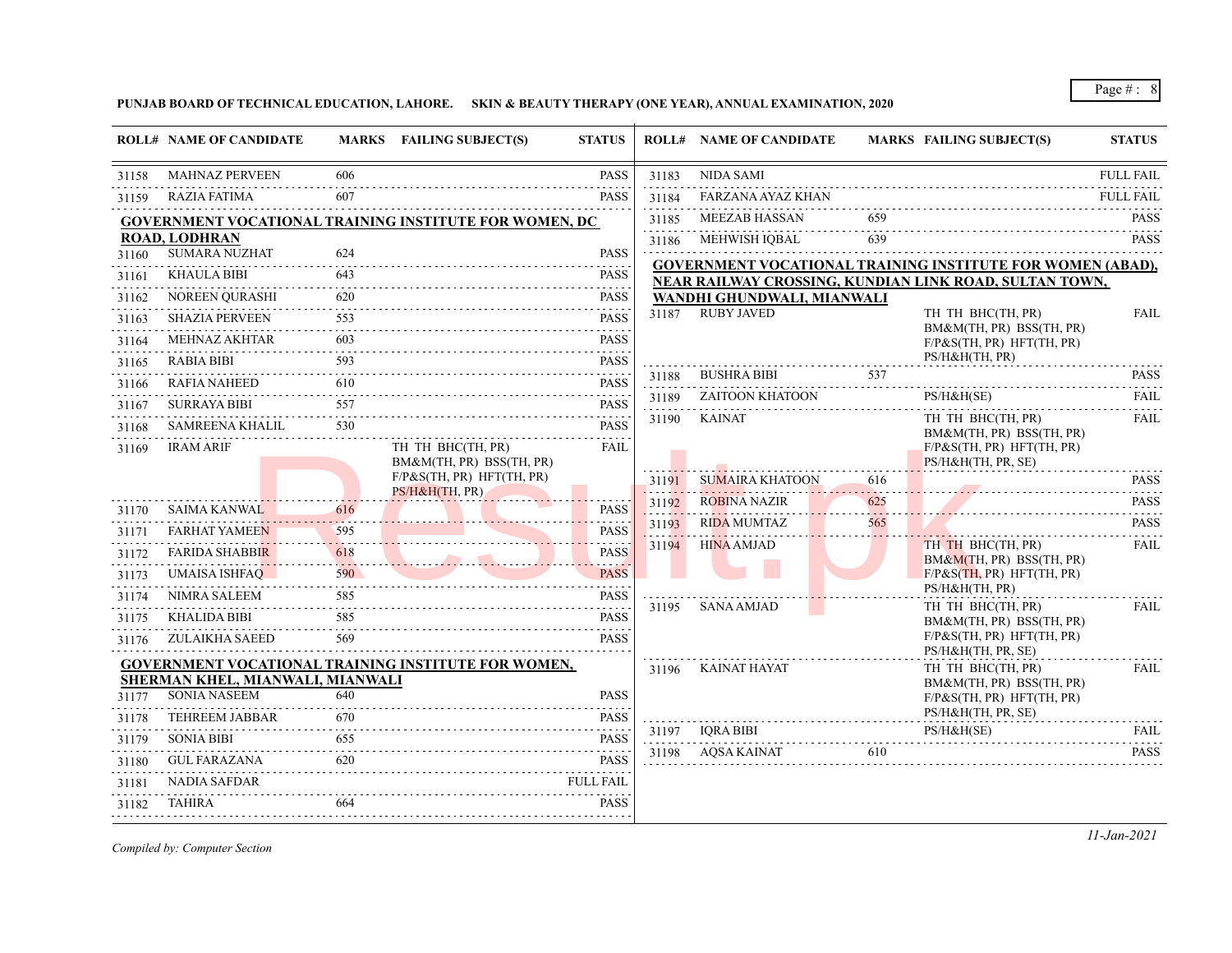**PUNJAB BOARD OF TECHNICAL EDUCATION, LAHORE. SKIN & BEAUTY THERAPY (ONE YEAR), ANNUAL EXAMINATION, 2020**

|                | <b>ROLL# NAME OF CANDIDATE</b>                                    |     | MARKS FAILING SUBJECT(S)                                 | <b>STATUS</b>            |       | <b>ROLL# NAME OF CANDIDATE</b> |     | <b>MARKS FAILING SUBJECT(S)</b>                                  | <b>STATUS</b>                                            |
|----------------|-------------------------------------------------------------------|-----|----------------------------------------------------------|--------------------------|-------|--------------------------------|-----|------------------------------------------------------------------|----------------------------------------------------------|
| 31199          | <b>SIDRAH SADIQ</b>                                               |     | TH TH BHC(TH, PR)                                        | <b>FAIL</b>              | 31222 | <b>BARIRA QAYYUM</b>           |     |                                                                  | RL Fee                                                   |
|                |                                                                   |     | BM&M(TH, PR) BSS(TH, PR)<br>$F/P\&S(TH, PR) HFT(TH, PR)$ |                          | 31223 | <b>DURDANA NAZ</b>             |     |                                                                  | RL Fee                                                   |
|                |                                                                   |     | PS/H&H(TH, PR, SE)                                       |                          | 31224 | HINA MEHMOOD                   |     |                                                                  | RL Fee                                                   |
| 31200          | <b>RABIA NOREEN</b>                                               | 567 |                                                          | <b>PASS</b>              | 31225 | <b>NADIA PARVEEN</b>           |     |                                                                  | RL Fee                                                   |
| 31201          | <b>SHANZA BAKHTAWAR</b>                                           | 585 |                                                          | <b>PASS</b>              | 31226 | <b>MEHAK SALEEM</b>            |     |                                                                  | RL Fee                                                   |
| 31202          | <b>REHANA BIBI</b>                                                | 621 |                                                          | <b>PASS</b>              | 31227 | ZUBAIDA LIAQAT                 |     |                                                                  | RL Fee                                                   |
| 31203          | <b>SANA REHMAN</b>                                                | 622 |                                                          | <b>PASS</b>              | 31228 | <b>BISMA KANWAL</b>            |     |                                                                  | RL Fee                                                   |
| 31204          | <b>SUMAIRA HABIB</b>                                              | 645 |                                                          | <b>PASS</b>              | 31229 | NIMRA KAINAT                   |     |                                                                  | RL Fee                                                   |
| 31205          | <b>RAMLA AMEEN</b>                                                | 574 |                                                          | <b>PASS</b>              |       |                                |     | <b>GOVERNMENT VOCATIONAL TRAINING INSTITUTE FOR WOMEN, 0/635</b> |                                                          |
| 31206          | AYESHA AZIZ                                                       | 626 |                                                          | <b>PASS</b><br>2.2.2.2.2 |       | <b>KARTAR PURA, RAWALPINDI</b> |     |                                                                  |                                                          |
| 31207          | <b>HUMA NUSRAT</b>                                                | 611 |                                                          | <b>PASS</b>              | 31230 | <b>RUBAB ZULFIQAR</b>          | 673 |                                                                  | <b>PASS</b><br>.                                         |
| 31208          | <b>IRAM SHEHZADI</b>                                              |     | TH TH BHC(TH, PR)                                        | <b>FAIL</b>              | 31231 | HIFSA NOOREN LIAQUAT           | 677 |                                                                  | <b>PASS</b><br>2.2.2.2.2.1                               |
|                |                                                                   |     | BM&M(TH, PR) BSS(TH, PR)<br>$F/P\&S(TH, PR) HFT(TH, PR)$ |                          | 31232 | <b>FAIZA ANJUM</b>             | 680 |                                                                  | <b>PASS</b>                                              |
|                |                                                                   |     | PS/H&H(TH, PR, SE)                                       |                          | 31233 | <b>NADIA</b>                   | 650 |                                                                  | <b>PASS</b><br>.                                         |
| 31209          | <b>AQSA MIRAJ</b>                                                 |     | TH TH BHC(TH, PR)                                        | FAIL.                    | 31234 | AYESHA BATOOL                  | 659 |                                                                  | <b>PASS</b>                                              |
|                |                                                                   |     | BM&M(TH, PR) BSS(TH, PR)<br>$F/P\&S(TH, PR) HFT(TH, PR)$ |                          | 31235 | <b>RABIA RASOOL</b>            | 676 |                                                                  | <b>PASS</b><br>.                                         |
|                |                                                                   |     | PS/H&H(TH, PR)                                           |                          | 31236 | <b>AMNA BUTT</b>               | 663 |                                                                  | <b>PASS</b>                                              |
|                |                                                                   |     | GOVERNMENT VOCATIONAL TRAINING INSTITUTE FOR WOMEN,      |                          | 31237 | <b>WARISHA OAYYUM</b>          | 679 |                                                                  | <b>PASS</b>                                              |
| 31210          | <b>CHOWK SARWAR SHAHEED, MUZAFFARGARH</b><br><b>IRAM SHAHZADI</b> |     |                                                          | <b>RL</b> Fee            | 31238 | <b>IORA NOOR</b>               | 678 |                                                                  | <b>PASS</b>                                              |
|                | <b>IRAM SHAHZADI</b>                                              |     |                                                          | RL Fee                   | 31239 | <b>AMROZIA KARAMAT</b>         |     | TH TH BHC(TH, PR)                                                | FAIL                                                     |
| 31211<br>31212 | <b>RABIA BIBI</b>                                                 |     |                                                          | RL Fee                   |       |                                |     | BM&M(TH, PR) BSS(TH, PR)<br>$F/P\&S(TH, PR) HFT(TH, PR)$         |                                                          |
|                | <b>KAINAT POLUS GULL</b>                                          |     |                                                          | RL Fee                   |       |                                |     | PS/H&H(TH, PR)                                                   |                                                          |
| 31213          | <b>NIDA AHMAD</b>                                                 |     |                                                          | RL Fee                   | 31240 | <b>FOZIA NAWAZ</b>             | 650 |                                                                  | <b>PASS</b><br>.                                         |
| 31214          | <b>SHAKEELA BIBI</b>                                              |     |                                                          |                          | 31241 | <b>ZEENAT RASHID</b>           | 680 |                                                                  | <b>PASS</b><br>$\sim$ $\sim$ $\sim$ $\sim$ $\sim$ $\sim$ |
| 31215          |                                                                   |     |                                                          | RL Fee                   | 31242 | <b>FATIMA BIBI</b>             | 668 |                                                                  | <b>PASS</b>                                              |
| 31216          | <b>MEHR UN NISA</b>                                               |     |                                                          | RL Fee                   | 31243 | <b>FATIMA TARIO</b>            | 667 |                                                                  | <b>PASS</b>                                              |
| 31217          | <b>FARKHANDA NORIN</b>                                            |     |                                                          | RL Fee                   | 31244 | <b>MARIA MAQSOOD</b>           | 671 |                                                                  | <b>PASS</b><br>.                                         |
| 31218          | <b>SWAIRA AMIN</b>                                                |     |                                                          | RL Fee                   | 31245 | ARIFA                          | 671 |                                                                  | <b>PASS</b>                                              |
| 31219          | <b>SUNILA YOUNAS</b>                                              |     |                                                          | RL Fee                   | 31246 | MAJIDA                         | 662 |                                                                  | <b>PASS</b><br>.                                         |
| 31220          | NAILA RANI                                                        |     |                                                          | RL Fee                   | 31247 | HIRA SHAHZADI                  | 668 |                                                                  | <b>PASS</b>                                              |
| 31221          | GHAZALA YASMEEN                                                   |     |                                                          | RL Fee                   |       |                                |     |                                                                  |                                                          |

*Compiled by: Computer Section*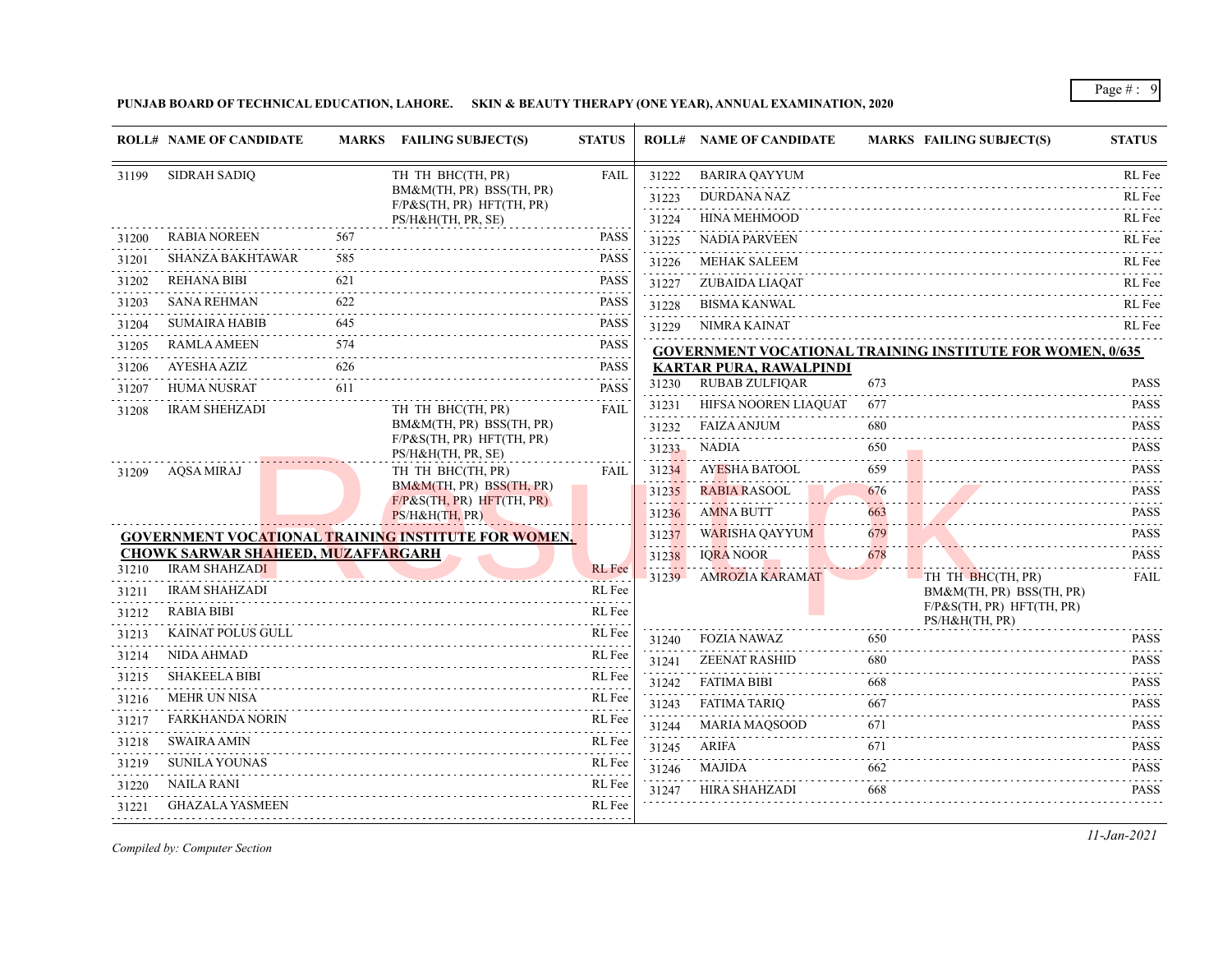## **PUNJAB BOARD OF TECHNICAL EDUCATION, LAHORE. SKIN & BEAUTY THERAPY (ONE YEAR), ANNUAL EXAMINATION, 2020**

|       | <b>ROLL# NAME OF CANDIDATE</b> |     | MARKS FAILING SUBJECT(S)                                | <b>STATUS</b>                                                                                                                            |       | <b>ROLL# NAME OF CANDIDATE</b>                                         |     | <b>MARKS FAILING SUBJECT(S)</b>                              | <b>STATUS</b>                                                                                                                                         |
|-------|--------------------------------|-----|---------------------------------------------------------|------------------------------------------------------------------------------------------------------------------------------------------|-------|------------------------------------------------------------------------|-----|--------------------------------------------------------------|-------------------------------------------------------------------------------------------------------------------------------------------------------|
| 31248 | HINA KHAN                      | 682 |                                                         | <b>PASS</b>                                                                                                                              | 31272 | <b>MARIA NAWAZ</b>                                                     |     | TH TH BHC(PR, SE)                                            | <b>FAIL</b>                                                                                                                                           |
| 31249 | <b>ALEENA ZAHID</b>            | 684 |                                                         | <b>PASS</b>                                                                                                                              |       |                                                                        |     | BM&M(TH, PR, SE) BSS(PR,<br>SE) F/P&S(TH, PR, SE)            |                                                                                                                                                       |
| 31250 | <b>AMNA MINHAS</b>             | 676 |                                                         | <b>PASS</b>                                                                                                                              |       |                                                                        |     | HFT(TH, PR, SE) PS/H&H(TH,                                   |                                                                                                                                                       |
| 31251 | <b>SHAFAQ AZAM</b>             | 677 |                                                         | <b>PASS</b><br>.                                                                                                                         |       |                                                                        |     | PR, SE)                                                      | .                                                                                                                                                     |
| 31252 | NATASHA BIBI                   | 670 |                                                         | PASS<br>.                                                                                                                                | 31273 | <b>ANEEZA KIRAN</b>                                                    | 647 |                                                              | <b>PASS</b>                                                                                                                                           |
| 31253 | <b>SHUMELAN</b>                | 675 |                                                         | <b>PASS</b>                                                                                                                              | 31274 | <b>AMAN SHOAIB</b>                                                     |     |                                                              | <b>ABSENT</b><br>$\mathcal{L}^{\mathcal{A}}\left( \mathcal{A}^{\mathcal{A}}\right) =\mathcal{L}^{\mathcal{A}}\left( \mathcal{A}^{\mathcal{A}}\right)$ |
|       |                                |     | GOVERNMENT VOCATIONAL TRAINING INSTITUTE FOR WOMEN, NAI |                                                                                                                                          | 31275 | <b>MEHNAZ AYESHA</b>                                                   | 646 |                                                              | <b>PASS</b>                                                                                                                                           |
|       | ABADI JHAL ROAD, SAHIWAL       |     |                                                         |                                                                                                                                          | 31276 | <b>AREEJ SHAHID</b>                                                    | 638 |                                                              | <b>PASS</b><br>.                                                                                                                                      |
| 31254 | RAAFIA MAQSOOD                 | 630 |                                                         | <b>PASS</b>                                                                                                                              | 31277 | AMMARA ASLAM                                                           | 647 |                                                              | <b>PASS</b>                                                                                                                                           |
| 31255 | <b>SANIA BASHIR</b>            | 645 |                                                         | <b>PASS</b>                                                                                                                              | 31278 | <b>SANA IQBAL</b>                                                      | 628 |                                                              | <b>PASS</b>                                                                                                                                           |
| 31256 | <b>KAVEETA BIBI</b>            | 643 |                                                         | <b>PASS</b>                                                                                                                              | 31279 | <b>LUBNA RASOOL</b>                                                    | 639 |                                                              | <b>PASS</b>                                                                                                                                           |
| 31257 | <b>AYESHA NAZIR</b>            | 622 |                                                         | <b>PASS</b>                                                                                                                              | 31280 | <b>IQRA JAVEED</b>                                                     |     |                                                              | <b>ABSENT</b>                                                                                                                                         |
| 31258 | <b>IQRA ASLAM</b>              | 644 |                                                         | <b>PASS</b>                                                                                                                              | 31281 | <b>AIMAN</b>                                                           |     |                                                              | <b>ABSENT</b><br>.                                                                                                                                    |
| 31259 | <b>IRAM AFZAL</b>              | 638 |                                                         | <b>PASS</b>                                                                                                                              | 31282 | <b>KIRAN SHEHZADI</b>                                                  | 633 |                                                              | <b>PASS</b><br>.                                                                                                                                      |
| 31260 | <b>SABA RANI</b>               | 622 |                                                         | <b>PASS</b>                                                                                                                              | 31283 | <b>HIRA</b>                                                            | 647 |                                                              | <b>PASS</b>                                                                                                                                           |
| 31261 | <b>LUBNA QAISAR</b>            | 641 |                                                         | <b>PASS</b>                                                                                                                              |       |                                                                        |     | <b>GOVERNMENT COLLEGE OF TECHNOLOGY FOR WOMEN, OPP. PTCL</b> |                                                                                                                                                       |
| 31262 | ZOYA                           | 642 |                                                         | <b>PASS</b><br>.                                                                                                                         |       | <b>EXCHANGE, NEW SATELLITE TOWN, SARGODHA</b><br><b>MAIMOONA SAEED</b> | 653 |                                                              | <b>PASS</b>                                                                                                                                           |
| 31263 | <b>ALVEENA KHAN</b>            | 660 |                                                         | <b>PASS</b>                                                                                                                              | 31284 | <b>HIRA JAVED</b>                                                      | 652 |                                                              | <b>PASS</b>                                                                                                                                           |
| 31264 | <b>RIMSHA JAVED</b>            | 653 |                                                         | <b>PASS</b>                                                                                                                              | 31285 | <b>MEHVISH</b>                                                         | 690 |                                                              | .                                                                                                                                                     |
| 31265 | <b>BISMILLAH MANZOOR</b>       |     |                                                         | <b>ABSENT</b>                                                                                                                            | 31286 |                                                                        |     |                                                              | PASS<br>.                                                                                                                                             |
| 31266 | URVA MUSHTAO                   |     |                                                         | <b>ABSENT</b>                                                                                                                            | 31287 | <b>AYESHA ZAFAR</b>                                                    | 648 |                                                              | <b>PASS</b><br>.                                                                                                                                      |
| 31267 | <b>KINZA RAMZAN</b>            |     | BHC(TH, PR, SE) BM&M(TH,                                | <b>FAIL</b>                                                                                                                              | 31288 | <b>MAAH SABIN JAVED</b>                                                | 687 |                                                              | <b>PASS</b>                                                                                                                                           |
|       |                                |     | PR, SE) BSS(PR, SE) F/P&S(TH,                           |                                                                                                                                          | 31289 | ZARAFSHAN                                                              | 658 |                                                              | <b>PASS</b>                                                                                                                                           |
|       |                                |     | PR, SE) HFT(TH, PR, SE)<br>PS/H&H(TH, PR, SE)           |                                                                                                                                          | 31290 | RIMSHA IQBAL                                                           | 645 |                                                              | <b>PASS</b>                                                                                                                                           |
| 31268 | <b>SADIA ZULFIOAR</b>          | 624 |                                                         | <b>PASS</b>                                                                                                                              | 31291 | <b>ASMA RUBAB</b>                                                      | 650 |                                                              | <b>PASS</b><br>.                                                                                                                                      |
| 31269 | <b>IQRA PERVEEN</b>            | 637 |                                                         | $\frac{1}{2} \left( \frac{1}{2} \right) \left( \frac{1}{2} \right) \left( \frac{1}{2} \right) \left( \frac{1}{2} \right)$<br><b>PASS</b> | 31292 | <b>MOQDAS ARSHAD</b>                                                   | 650 |                                                              | <b>PASS</b>                                                                                                                                           |
| 31270 | <b>JANNAT TANVEER</b>          | 650 |                                                         | <b>PASS</b>                                                                                                                              | 31293 | <b>KAINAT SHAFIQ</b>                                                   | 676 |                                                              | <b>PASS</b><br>.                                                                                                                                      |
| 31271 | <b>MALAIKA SHAKOOR</b>         | 634 |                                                         | $\alpha$ is a second set of $\alpha$<br><b>PASS</b>                                                                                      | 31294 | <b>AFIFA KANWAL</b>                                                    | 650 |                                                              | <b>PASS</b><br>$\sim$ $\sim$ $\sim$ $\sim$ $\sim$ $\sim$                                                                                              |
|       |                                |     |                                                         |                                                                                                                                          | 31295 | SANA ANWAR                                                             | 650 |                                                              | <b>PASS</b><br>.                                                                                                                                      |
|       |                                |     |                                                         |                                                                                                                                          | 31296 | <b>MAFIA MUSTAFA</b>                                                   | 645 |                                                              | <b>PASS</b><br>.                                                                                                                                      |
|       |                                |     |                                                         |                                                                                                                                          |       | <b>MAH NOOR FAROOO</b>                                                 | 667 |                                                              | <b>PASS</b>                                                                                                                                           |

*Compiled by: Computer Section*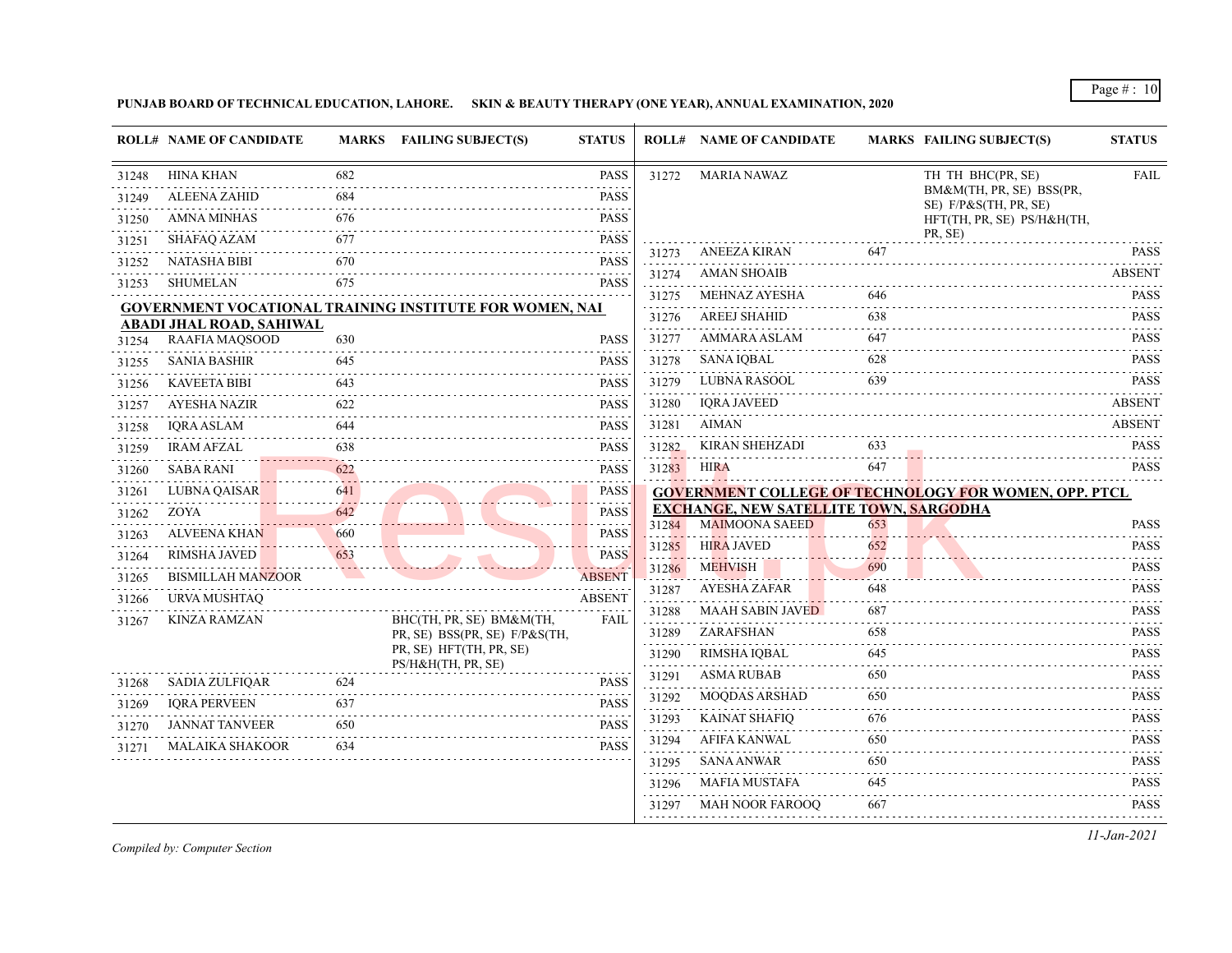**PUNJAB BOARD OF TECHNICAL EDUCATION, LAHORE. SKIN & BEAUTY THERAPY (ONE YEAR), ANNUAL EXAMINATION, 2020**

|       | <b>ROLL# NAME OF CANDIDATE</b>                                    |                       | MARKS FAILING SUBJECT(S)                                        | <b>STATUS</b>                       |                     | <b>ROLL# NAME OF CANDIDATE</b>           |                     | <b>MARKS FAILING SUBJECT(S)</b>                            | <b>STATUS</b>                                                                                                                                                                                  |
|-------|-------------------------------------------------------------------|-----------------------|-----------------------------------------------------------------|-------------------------------------|---------------------|------------------------------------------|---------------------|------------------------------------------------------------|------------------------------------------------------------------------------------------------------------------------------------------------------------------------------------------------|
| 31298 | <b>NOREEN FATIMA</b>                                              |                       | <b>TH</b>                                                       | <b>FAIL</b>                         | 31376               | <b>BUSHRA KHAN</b>                       | 640                 |                                                            | <b>PASS</b>                                                                                                                                                                                    |
| 31299 | <b>ANAM ASHRAF</b>                                                | 656                   |                                                                 | <b>PASS</b>                         | 31377               | <b>KALSOOM BIBI</b>                      |                     | TH TH BHC(TH, PR)                                          | <b>FAIL</b>                                                                                                                                                                                    |
| 31300 | <b>MARIYA ASLAM</b>                                               | 649                   |                                                                 | <b>PASS</b><br>.                    |                     |                                          |                     | BM&M(TH, PR) BSS(TH, PR)<br>$F/P\&S(TH, PR) HFT(TH, PR)$   |                                                                                                                                                                                                |
| 31301 | <b>JAVARIA BUTT</b>                                               | 650                   |                                                                 | <b>PASS</b>                         |                     |                                          |                     | PS/H&H(TH, PR)                                             |                                                                                                                                                                                                |
| 31302 | <b>MAHAM ABID</b>                                                 | 663                   |                                                                 | <b>PASS</b>                         |                     |                                          |                     | GOVERNMENT VOCATIONAL TRAINING INSTITUTE FOR WOMEN,        |                                                                                                                                                                                                |
| 31303 | RAMSHA                                                            | 671                   |                                                                 | $\omega$ is a set of<br><b>PASS</b> |                     | JINNAH HOSTEL PARIS ROAD, SIALKOT        |                     |                                                            |                                                                                                                                                                                                |
| 31304 | NIMRA NADEEM                                                      | 673                   |                                                                 | <b>PASS</b>                         |                     | 31320 MARYAM ZAHRA<br><b>AMTUL BASIT</b> | 610                 |                                                            | <b>PASS</b>                                                                                                                                                                                    |
| 31305 | <b>TASLEEM</b>                                                    | 642                   |                                                                 | $-1 - 1 - 1$<br><b>PASS</b>         | 31321               |                                          | 618                 |                                                            | <b>PASS</b><br>.                                                                                                                                                                               |
| 31306 | <b>SIDRA RAFI</b>                                                 | 647                   |                                                                 | .<br><b>PASS</b>                    | 31322               | <b>IRAM ZIA</b>                          | 601                 |                                                            | <b>PASS</b><br>$\sim$ 100 $\pm$ 100 $\pm$                                                                                                                                                      |
|       |                                                                   |                       | <b>GOVERNMENT VOCATIONAL TRAINING INSTITUTE FOR WOMEN, WARD</b> |                                     | 31323<br>.          | WASAMA QAMER                             | 592                 |                                                            | <b>PASS</b>                                                                                                                                                                                    |
|       |                                                                   |                       | NO.11 AZIZ COLONY NEAR MASJID BILAL MOHALLA CHUP SHAH NEAR      |                                     | 31324               | RABIYA                                   | 623                 |                                                            | <b>PASS</b><br>.                                                                                                                                                                               |
|       | TMA, SHAHPUR SADAR<br>HASINA NAZ                                  |                       | BHC(TH, PR) BM&M(TH, PR)                                        | <b>FAIL</b>                         | 31325               | SAYYADA MADIHA                           | 604<br>.            |                                                            | <b>PASS</b>                                                                                                                                                                                    |
| 31307 |                                                                   |                       | BSS(PR) F/P&S(TH, PR)                                           |                                     | 31326               | <b>RABIA</b>                             | 607                 |                                                            | <b>PASS</b>                                                                                                                                                                                    |
|       |                                                                   |                       | HFT(TH, PR) PS/H&H(TH, PR)                                      |                                     | 31327               | RESHAM                                   | 621                 |                                                            | <b>PASS</b>                                                                                                                                                                                    |
| 31308 | <b>UMME RUBAB</b>                                                 | 666                   |                                                                 | <b>PASS</b>                         | 31328<br>. <b>.</b> | <b>UMME HIFZA</b>                        | 660<br>a a a a a s  |                                                            | <b>PASS</b>                                                                                                                                                                                    |
| 31309 | <b>MEHREEN FATIMA</b>                                             | 650                   |                                                                 | <b>PASS</b>                         | 31329               | <b>AMINA</b>                             | 643                 |                                                            | <b>PASS</b><br>$\sim$ $\sim$ $\sim$ $\sim$ $\sim$ $\sim$                                                                                                                                       |
| 31310 | <b>NERGIS NOREEN</b>                                              | 687                   |                                                                 | <b>PASS</b>                         | 31330               | AYESHA AKRAM                             | 626<br>. <b>.</b> . |                                                            | <b>PASS</b>                                                                                                                                                                                    |
| 31311 | YASMEEN AKHTAR<br>the contract of the contract of the contract of | 684<br>. <u>. . 1</u> |                                                                 | <b>PASS</b><br>.                    | 31331               | <b>AROOJ FATMA</b>                       |                     |                                                            | <b>FULL FAIL</b>                                                                                                                                                                               |
| 31312 | <b>SAJIDA AZIZ</b>                                                | 649                   |                                                                 | <b>PASS</b>                         | 31332               | FAREEHA MUNIR                            | 615<br>.            |                                                            | <b>PASS</b><br>.                                                                                                                                                                               |
| 31313 | <b>SEHRISH NAWAZ</b>                                              |                       | TH TH BHC(TH, PR)                                               | FAIL                                | 31333               | <b>SADAF JAVED</b>                       | 618                 |                                                            | <b>PASS</b>                                                                                                                                                                                    |
|       |                                                                   |                       | BM&M(TH, PR) BSS(TH, PR)<br>$F/P\&S(TH, PR) HFT(TH, PR)$        |                                     | 31334<br>.          | HIRA                                     | 611                 |                                                            | <b>PASS</b><br>$\omega$ is a single                                                                                                                                                            |
|       |                                                                   |                       | PS/H&H(TH, PR)                                                  |                                     | 31335<br>.          | AMNA                                     | 595<br>.            |                                                            | <b>PASS</b><br>$\frac{1}{2} \left( \frac{1}{2} \right) \left( \frac{1}{2} \right) \left( \frac{1}{2} \right) \left( \frac{1}{2} \right) \left( \frac{1}{2} \right) \left( \frac{1}{2} \right)$ |
| 31314 | <b>IORA BATOOL</b>                                                | 638                   |                                                                 | <b>PASS</b>                         | 31336               | <b>SEHRISH GHAURI</b>                    | 603                 |                                                            | <b>PASS</b>                                                                                                                                                                                    |
| 31315 | RIMSHA KANWAL                                                     | 660                   |                                                                 | <b>PASS</b>                         | 31337               | AMINA ABID                               | 621                 |                                                            | <b>PASS</b>                                                                                                                                                                                    |
| 31316 | <b>MADIHA SHAHID</b>                                              | 632                   |                                                                 | <b>PASS</b><br>.                    | 31338               | ZUNAIRA ZAFAR                            | 620                 |                                                            | <b>PASS</b>                                                                                                                                                                                    |
| 31317 | YASMEEN MIRZA                                                     | 650<br>and a state of |                                                                 | <b>PASS</b>                         | 31339               | <b>RIDA AKRAM</b>                        | 619                 |                                                            | <b>PASS</b><br>.                                                                                                                                                                               |
| 31318 | ERUM SHAHZADI                                                     | 642                   |                                                                 | <b>PASS</b>                         | 31340               | <b>FAKHRA YOUSUF</b>                     | 618                 |                                                            | <b>PASS</b>                                                                                                                                                                                    |
| 31319 | <b>AIMAN BHATTI</b>                                               |                       | TH BHC(TH, PR) BM&M(TH,                                         | <b>FAIL</b>                         |                     |                                          |                     | <b>GOVERNMENT VOCATIONAL TRAINING INSTITUTE FOR WOMEN,</b> |                                                                                                                                                                                                |
|       |                                                                   |                       | PR) BSS(TH, PR) F/P&S(TH,<br>PR) HFT(TH, PR) PS/H&H(TH,         |                                     |                     | RAWALPINDI ROAD, TALAGANG                |                     |                                                            |                                                                                                                                                                                                |
|       |                                                                   |                       | PR)                                                             |                                     | 31341               | <b>ZAHIDA PERVEEN</b>                    | 680                 |                                                            | <b>PASS</b>                                                                                                                                                                                    |
| 31375 | ARZO KANWAL                                                       | 628                   |                                                                 | <b>PASS</b>                         |                     | 31342 AREEJ FATIMA                       |                     |                                                            | <b>ABSENT</b>                                                                                                                                                                                  |

*Compiled by: Computer Section*